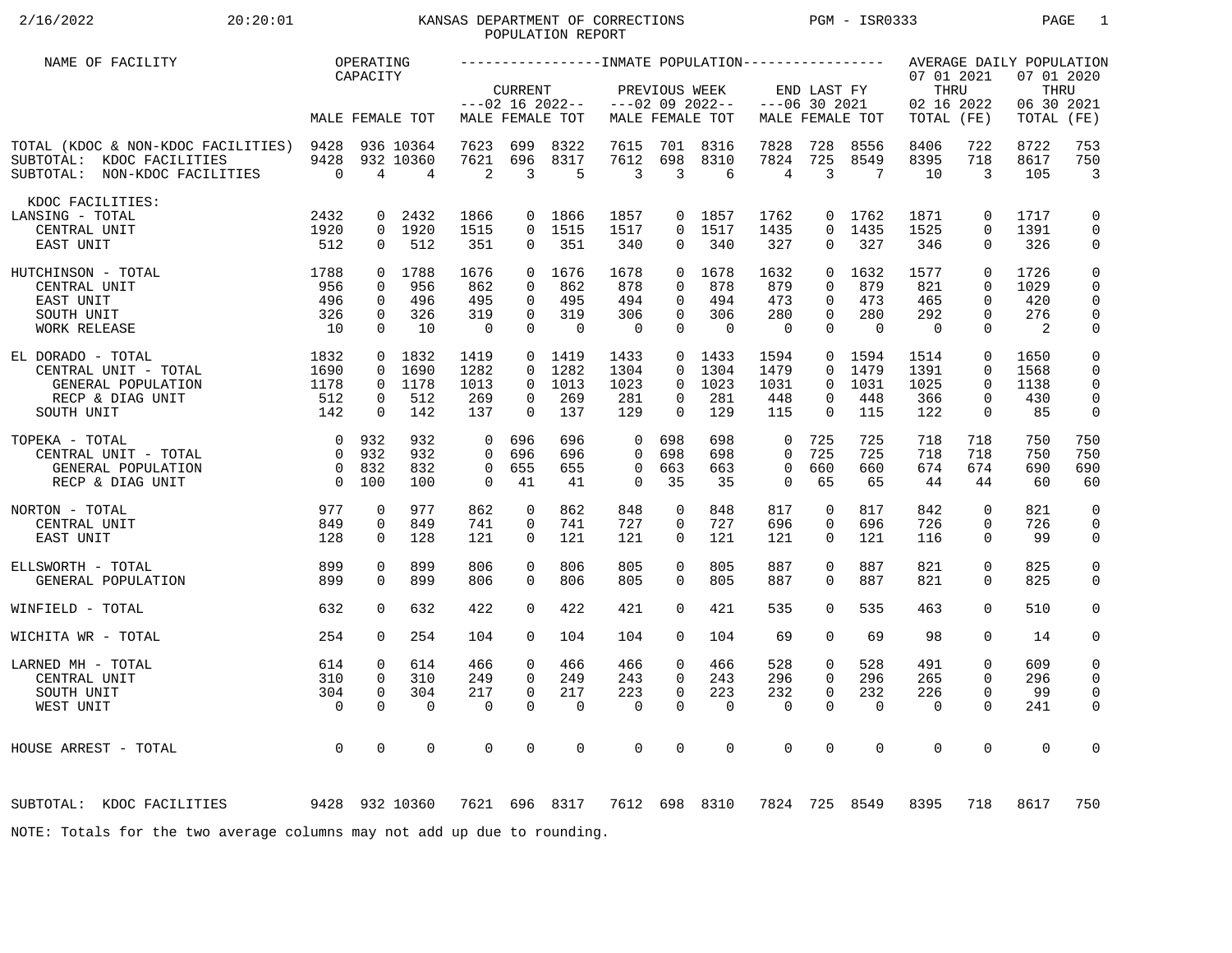| 2/16/2022<br>20:20:01                                                                                                                                                                                                                                     |                                                              |                                                               |                                                        |                                                              |                                                                | POPULATION REPORT                                  | KANSAS DEPARTMENT OF CORRECTIONS                                |                                              |                                                                    |                                                     |                                              | $PGM - ISR0333$                                 |                                                                                                   |                                               | PAGE                        | -2                                                                         |
|-----------------------------------------------------------------------------------------------------------------------------------------------------------------------------------------------------------------------------------------------------------|--------------------------------------------------------------|---------------------------------------------------------------|--------------------------------------------------------|--------------------------------------------------------------|----------------------------------------------------------------|----------------------------------------------------|-----------------------------------------------------------------|----------------------------------------------|--------------------------------------------------------------------|-----------------------------------------------------|----------------------------------------------|-------------------------------------------------|---------------------------------------------------------------------------------------------------|-----------------------------------------------|-----------------------------|----------------------------------------------------------------------------|
| NAME OF FACILITY                                                                                                                                                                                                                                          |                                                              | OPERATING<br>CAPACITY                                         |                                                        |                                                              | <b>CURRENT</b>                                                 |                                                    |                                                                 | PREVIOUS WEEK                                |                                                                    |                                                     | END LAST FY                                  |                                                 | ------------------NMATE POPULATION---------------- AVERAGE DAILY POPULATION<br>07 01 2021<br>THRU |                                               | 07 01 2020<br>THRU          |                                                                            |
| MALE FEMALE TOT<br>NON-KDOC FACILITIES                                                                                                                                                                                                                    |                                                              |                                                               |                                                        |                                                              |                                                                | MALE FEMALE TOT                                    | $---02$ 16 2022-- $---02$ 09 2022--                             |                                              | MALE FEMALE TOT                                                    | $---06$ 30 2021                                     |                                              | MALE FEMALE TOT                                 | 02 16 2022<br>TOTAL (FE)                                                                          |                                               | 06 30 2021<br>TOTAL (FE)    |                                                                            |
| LARNED STATE HOSPITAL - TOTAL<br>PSYCHIATRIC UNIT                                                                                                                                                                                                         | 0<br>$\Omega$                                                | 4<br>$\overline{4}$                                           | 4<br>$\overline{4}$                                    | 0<br>$\Omega$                                                | $\frac{3}{3}$                                                  | $\frac{3}{3}$                                      | $\begin{matrix} 0 \\ 0 \end{matrix}$                            | $\frac{3}{3}$                                | $\frac{3}{3}$                                                      | $\frac{1}{1}$                                       | $\frac{3}{3}$                                | $\overline{4}$                                  | $\frac{3}{3}$                                                                                     | $\frac{3}{3}$                                 | 4<br>$\overline{4}$         | $\frac{3}{3}$                                                              |
| CONTRACT JAIL PLACEMENT - TOTAL<br>COUNTY<br>OUT-OF-STATE<br>JO CTY RESIDENTIAL CENTER WR                                                                                                                                                                 | $\overline{0}$<br>$\overline{0}$<br>$\mathsf{O}$<br>$\Omega$ | $\mathbf 0$<br>$\mathbf 0$<br>$\mathsf{O}\xspace$<br>$\Omega$ | $\mathbf 0$<br>$\mathsf{O}$<br>$\mathbf 0$<br>$\Omega$ | 2<br>$\overline{0}$<br>$\mathsf{O}\xspace$<br>$\overline{2}$ | 0<br>$\begin{smallmatrix}0\\0\\0\end{smallmatrix}$<br>$\Omega$ | $\overline{a}$<br>$\overline{0}$<br>$\overline{0}$ | $\overline{3}$<br>$\overline{0}$<br>$\mathsf 0$<br>$\mathbf{z}$ | 0<br>$\mathsf 0$<br>$\mathsf{O}$<br>$\Omega$ | $\overline{3}$<br>$\overline{0}$<br>$\overline{0}$<br>$\mathbf{3}$ | 3<br>$\overline{0}$<br>$\mathsf{O}$<br>$\mathbf{z}$ | 0<br>$\mathsf{O}$<br>$\mathbb O$<br>$\Omega$ | 3<br>$\mathbf 0$<br>$\mathbf 0$<br>$\mathbf{z}$ | $\mathbf 0$<br>$\mathsf{O}$                                                                       | 0<br>$\mathsf{O}$<br>$\overline{0}$<br>$\cap$ | 101<br>47<br>55<br>$\Omega$ | $\mathbf 0$<br>$\overline{0}$<br>$\overline{\mathbf{0}}$<br>$\overline{0}$ |
| NON-KDOC FACILITIES<br>SUBTOTAL:                                                                                                                                                                                                                          | $\mathbf 0$                                                  | $\overline{4}$                                                | $\overline{4}$                                         | $\overline{2}$                                               | $\overline{3}$                                                 | 5                                                  | $\mathbf{3}$                                                    | 3                                            | 6                                                                  | $\overline{4}$                                      | $\overline{3}$                               | $7\overline{ }$                                 | 10                                                                                                | 3                                             | 105                         | $\overline{3}$                                                             |
|                                                                                                                                                                                                                                                           |                                                              |                                                               |                                                        |                                                              |                                                                |                                                    |                                                                 |                                              |                                                                    |                                                     |                                              |                                                 | ------------------------------PAROLE POPULATION--------------------------                         |                                               |                             |                                                                            |
| IN-STATE CASELOAD TOTAL<br>KANSAS<br>COMPACT                                                                                                                                                                                                              |                                                              |                                                               |                                                        | 4492<br>3360<br>1132                                         | 708<br>408<br>300                                              | 5200<br>3768<br>1432                               | 4511<br>3374<br>1137                                            | 708<br>408<br>300                            | 5219<br>3782<br>1437                                               | 4617<br>3478<br>1139                                | 721<br>413<br>308                            | 5338<br>3891<br>1447                            | 5263<br>3826<br>1437                                                                              | 705<br>404<br>302                             | 5674<br>4212<br>1462        | 788<br>474<br>314                                                          |
| OUT-OF-STATE CASELOAD TOTAL                                                                                                                                                                                                                               |                                                              |                                                               |                                                        | 846                                                          | 79                                                             | 925                                                | 842                                                             | 74                                           | 916                                                                | 853                                                 | 73                                           | 926                                             | 939                                                                                               | 76                                            | 898                         | 75                                                                         |
| ABSCOND/WARRANT TOTAL                                                                                                                                                                                                                                     |                                                              |                                                               |                                                        | 282                                                          | 66                                                             | 348                                                | 282                                                             | 67                                           | 349                                                                | 259                                                 | 70                                           | 329                                             | 343                                                                                               | 66                                            | 337                         | 74                                                                         |
| and the contract and contract and the<br>TOTAL                                                                                                                                                                                                            |                                                              |                                                               |                                                        | 5620                                                         |                                                                | 853 6473                                           | 5635                                                            | 849                                          | 6484                                                               | 5729                                                |                                              | 864 6593                                        | 6545                                                                                              | 847                                           | 6909                        | 937                                                                        |
| and the contract with the contract of the contract of the contract of the contract of the contract of the contract of the contract of the contract of the contract of the contract of the contract of the contract of the cont<br>***PRE-REVOCATION CASES |                                                              |                                                               |                                                        | $\overline{0}$                                               | $\overline{0}$                                                 | $\overline{0}$                                     | $\overline{0}$                                                  | $\overline{0}$                               | $\overline{0}$                                                     | $\overline{0}$                                      | $\overline{0}$                               | $\mathbf{0}$                                    | $\overline{0}$                                                                                    | $\Omega$                                      | $\overline{0}$              | $\overline{0}$                                                             |

\*\*\*PRE-REVOCATION CASES ARE INCLUDED IN THE INMATE POPULATION TOTAL

NOTE: Totals for the two average columns may not add up due to rounding.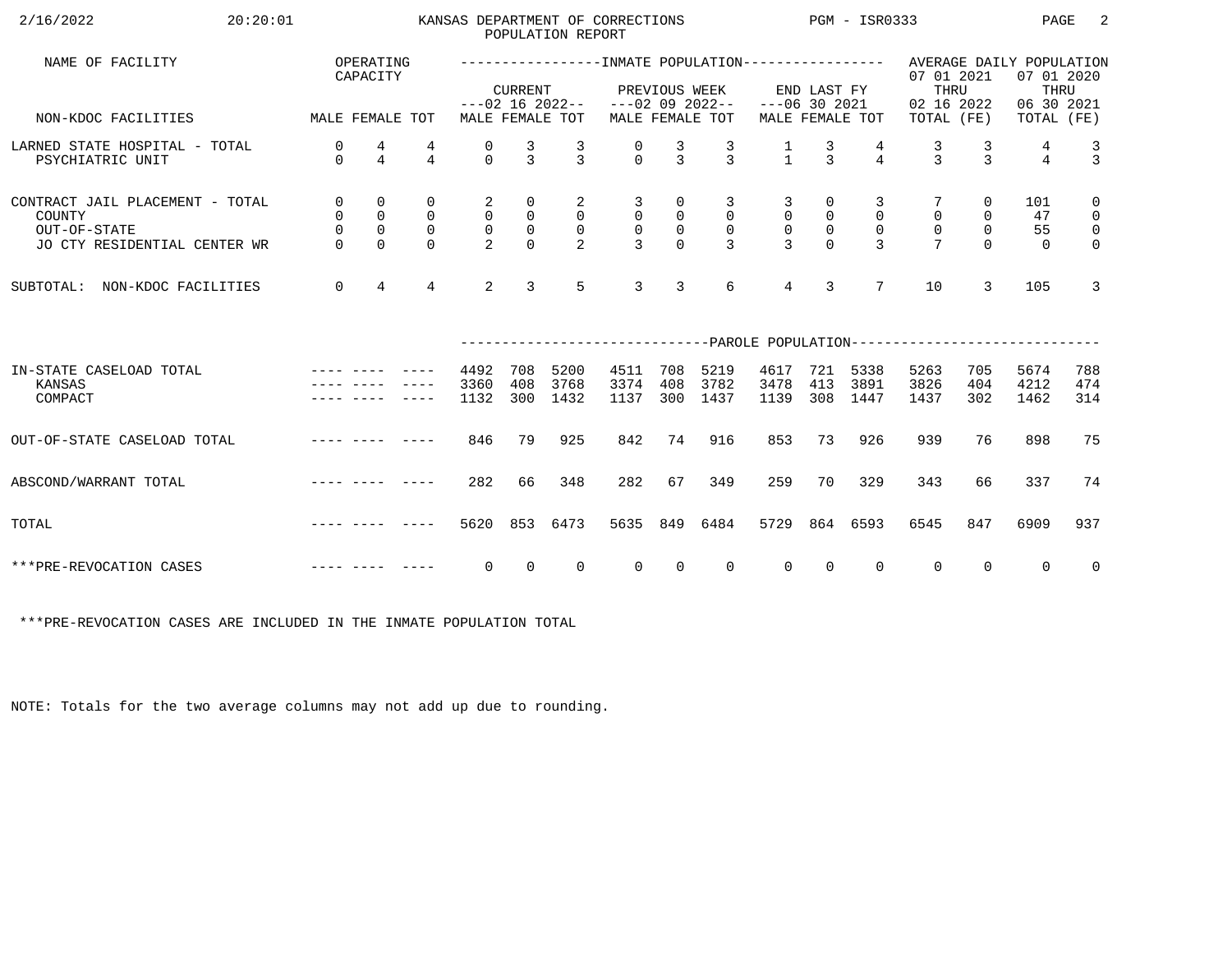# 2/16/2022 20:20:01 KANSAS DEPARTMENT OF CORRECTIONS PGM - ISR0333 PAGE 3 POPULATION REPORT

## SUMMARY OF CHANGE

|                                                                                                                                    | TOTAL (ALL INMATES) |                                                                              |                                                                                                      |                                                                  |                                                       |                                                                              | KDOC FACILITIES |                                                                                                       |                          |                                                                                              |                | NON-KDOC FACILITIES                                                                       |                                                                                                         |                      |                         |                                                                                                |                                                             |                 | IN-STATE CASELOAD                                                            |                                                                                                                                         |                                                                                               |     |                                                                      |                                                     |
|------------------------------------------------------------------------------------------------------------------------------------|---------------------|------------------------------------------------------------------------------|------------------------------------------------------------------------------------------------------|------------------------------------------------------------------|-------------------------------------------------------|------------------------------------------------------------------------------|-----------------|-------------------------------------------------------------------------------------------------------|--------------------------|----------------------------------------------------------------------------------------------|----------------|-------------------------------------------------------------------------------------------|---------------------------------------------------------------------------------------------------------|----------------------|-------------------------|------------------------------------------------------------------------------------------------|-------------------------------------------------------------|-----------------|------------------------------------------------------------------------------|-----------------------------------------------------------------------------------------------------------------------------------------|-----------------------------------------------------------------------------------------------|-----|----------------------------------------------------------------------|-----------------------------------------------------|
| JANUARY<br>FEBRUARY                                                                                                                | 2021                | POPULATION<br>8729<br>8735                                                   | MALE<br>7979<br>$+ 15 - 9 +$                                                                         | FEM                                                              | CHANGE FROM<br>PREVIOUS MONTH<br>TOT<br>750 8729<br>6 | POPULATION<br>8665<br>8714                                                   |                 | MALE FEM<br>7918<br>$+ 58 - 9 + 49$                                                                   |                          | CHANGE FROM<br>PREVIOUS MONTH<br>747                                                         | TOT<br>8665    | POPULATION CHANGE FROM<br>64<br>21                                                        |                                                                                                         | MALE<br>61<br>$\sim$ | FEM                     | PREVIOUS MONTH<br>3<br>$43 - 0 - 43$                                                           | TOT<br>64                                                   |                 | POPULATION<br>5570<br>5514                                                   |                                                                                                                                         | MALE<br>4809<br>$-44-$                                                                        | FEM | CHANGE FROM<br>PREVIOUS MONTH<br>761<br>$12 - 56$                    | TOT<br>5570                                         |
| MARCH<br>APRIL<br>MAY<br><b>JUNE</b><br>JULY<br><b>AUGUST</b><br>SEPTEMBER<br><b>OCTOBER</b><br><b>NOVEMBER</b><br><b>DECEMBER</b> |                     | 8749<br>8686<br>8654<br>8556<br>8530<br>8445<br>8457<br>8400<br>8345<br>8346 | $+$ 11 +<br>$71 +$<br>$ \,$<br>$33 +$<br>$\sim$<br>$-37 - 20 - 57$<br>$-54 - 1 - 55$<br>+ 10 - 9 + 1 | $3 +$<br>$8 -$<br>$29 - 3 -$<br>$77 - 21 -$<br>$7 -$<br>79 - 6 - | 14<br>63<br>32<br>98<br>26<br>85<br>$2 + 14 + 12$     | 8745<br>8682<br>8650<br>8549<br>8520<br>8432<br>8445<br>8386<br>8333<br>8337 |                 | $+ 28 + 3 + 31$<br>$\sim$<br>$\sim$<br>$\sim$<br>$\sim$<br>$\sim$<br>$-52 - 1 - 53$<br>$+ 12 - 8 + 4$ | 71 +<br>$36 +$<br>$82 -$ | $8 -$<br>$29 - 3 - 32$<br>$80 - 21 - 101$<br>$7 -$<br>6 –<br>$1 + 14 + 13$<br>$38 - 21 - 59$ | 63<br>29<br>88 | 13<br>12                                                                                  | 4<br>4<br>$4 -$<br>$7 +$<br>$10 +$<br>$+$<br>$\sim$ $ -$<br>14 +<br>$12 - 2 - 0 - 2$<br>$9 - 2 - 1 - 3$ | $\sim$ $-$           | $0 -$<br>$3 -$<br>$1 -$ | $17 - 0 - 17$<br>$0 -$<br>$0 - 0 -$<br>$0 +$<br>$3 - 0 +$<br>$3 - 0 +$<br>$0 - 1$<br>$1 + 1 +$ | $\Omega$<br>$\overline{0}$<br>3<br>$\overline{3}$<br>3<br>2 |                 | 5473<br>5442<br>5421<br>5338<br>5305<br>5256<br>5274<br>5209<br>5243<br>5217 | $\sim$<br>$\equiv$<br>$\overline{\phantom{a}}$<br>$\overline{\phantom{a}}$<br>$\overline{\phantom{a}}$<br>$+$<br>$ \,$<br>$+$<br>$\sim$ | $-36 -$<br>$27 -$<br>$14 -$<br>71 -<br>$33 -$<br>$33 -$<br>$19 -$<br>$49 -$<br>18 +<br>$25 -$ |     | $7 -$<br>$12 - 83$<br>$0 - 33$<br>$16 - 49$<br>$1 + 18$<br>$16 - 65$ | $5 - 41$<br>$4 - 31$<br>21<br>$16 + 34$<br>$1 - 26$ |
| JANUARY                                                                                                                            | 2022                | 8326                                                                         | $-3 - 17 - 20$                                                                                       |                                                                  |                                                       | 8319                                                                         |                 | $-1$ $-17$ $-18$                                                                                      |                          |                                                                                              |                | $7 - 2 - 0 -$                                                                             |                                                                                                         |                      |                         |                                                                                                | 2                                                           |                 | 5223                                                                         | $+$                                                                                                                                     | 6 –                                                                                           |     |                                                                      | $0 + 6$                                             |
| NET CHANGE OVER 12 MO PERIOD - 349 - 54 - 403 - 292 - 54 - 346 - 57 + 0 - 57                                                       |                     |                                                                              |                                                                                                      |                                                                  |                                                       |                                                                              |                 |                                                                                                       |                          |                                                                                              |                |                                                                                           |                                                                                                         |                      |                         |                                                                                                |                                                             |                 | $-289 - 58 - 347$                                                            |                                                                                                                                         |                                                                                               |     |                                                                      |                                                     |
| AVERAGE MONTHLY CHANGE $-29 - 5 - 34$                                                                                              |                     |                                                                              |                                                                                                      |                                                                  |                                                       |                                                                              |                 | $-24 - 5 - 29$                                                                                        |                          |                                                                                              |                |                                                                                           |                                                                                                         |                      | $5+$                    | $0 -$                                                                                          | 5                                                           |                 |                                                                              |                                                                                                                                         | $-24 - 5 - 29$                                                                                |     |                                                                      |                                                     |
|                                                                                                                                    |                     |                                                                              |                                                                                                      |                                                                  |                                                       |                                                                              |                 |                                                                                                       |                          |                                                                                              |                | -------INMATE POPULATION - SUMMARY OF CHANGE (PERIOD: 07 01 2021 THRU 01 31 2022)-------- |                                                                                                         |                      |                         |                                                                                                |                                                             |                 |                                                                              |                                                                                                                                         |                                                                                               |     |                                                                      |                                                     |
|                                                                                                                                    |                     |                                                                              |                                                                                                      | TOTAL                                                            |                                                       | TOTAL                                                                        |                 |                                                                                                       |                          |                                                                                              |                | (ALL INMATES) WOOC FACILITIES NON-KDOC FACILITIES                                         | TOTAL                                                                                                   |                      |                         |                                                                                                |                                                             |                 |                                                                              | TOTAL                                                                                                                                   |                                                                                               |     |                                                                      |                                                     |
|                                                                                                                                    |                     |                                                                              | MALE FEMALE                                                                                          |                                                                  |                                                       |                                                                              |                 |                                                                                                       |                          |                                                                                              |                | (BOTH SEXES) MALE FEMALE (BOTH SEXES) MALE FEMALE (BOTH SEXES)                            |                                                                                                         |                      |                         |                                                                                                |                                                             |                 |                                                                              |                                                                                                                                         |                                                                                               |     |                                                                      |                                                     |
| NUMBER OF INMATES - 198 - 32                                                                                                       |                     |                                                                              |                                                                                                      |                                                                  |                                                       | $-230$                                                                       |                 | $-198 - 32$                                                                                           |                          |                                                                                              |                |                                                                                           | $-230$                                                                                                  |                      |                         | $+$ 0                                                                                          |                                                             | $\Omega$        | $+$                                                                          | $\overline{0}$                                                                                                                          |                                                                                               |     |                                                                      |                                                     |
| PERCENT CHANGE                                                                                                                     |                     |                                                                              | $-2.5% - 4.4%$                                                                                       |                                                                  |                                                       | $-2.7%$                                                                      |                 |                                                                                                       |                          | $-2.5% - 4.4%$                                                                               |                |                                                                                           | $-2.7%$                                                                                                 |                      | $+$                     |                                                                                                | $.0%$ +                                                     | .0 <sub>8</sub> |                                                                              | .0%                                                                                                                                     |                                                                                               |     |                                                                      |                                                     |
| AVERAGE MONTHLY CHANGE                                                                                                             |                     |                                                                              | $-28 - 5$                                                                                            |                                                                  |                                                       | $-33$                                                                        |                 |                                                                                                       |                          | $-28 - 5$                                                                                    |                |                                                                                           | $-33$                                                                                                   |                      | $+$                     |                                                                                                | $0 +$                                                       | $\Omega$        | $+$                                                                          | $\Omega$                                                                                                                                |                                                                                               |     |                                                                      |                                                     |
|                                                                                                                                    |                     |                                                                              |                                                                                                      |                                                                  |                                                       |                                                                              |                 |                                                                                                       |                          |                                                                                              |                | PAROLE POPULATION - SUMMARY OF CHANGE (PERIOD: 07 01 2021 THRU 01 31 2022)                |                                                                                                         |                      |                         |                                                                                                |                                                             |                 |                                                                              |                                                                                                                                         |                                                                                               |     |                                                                      |                                                     |
|                                                                                                                                    |                     |                                                                              | PRE-REV<br>CASES                                                                                     |                                                                  |                                                       |                                                                              |                 |                                                                                                       |                          |                                                                                              |                | ---INSTATE CASELOAD---- CASELOAD<br>TOTAL KANSAS COMPACTS OUT-OF-STATE                    |                                                                                                         |                      |                         | ABSCOND<br>WARRANT                                                                             |                                                             |                 |                                                                              |                                                                                                                                         |                                                                                               |     |                                                                      |                                                     |
| NUMBER OF OFFENDERS                                                                                                                |                     | $+ 0$                                                                        |                                                                                                      |                                                                  |                                                       | $-115 - 102$                                                                 |                 |                                                                                                       | $-13$                    |                                                                                              |                | $-17$                                                                                     |                                                                                                         |                      |                         | + 14                                                                                           |                                                             |                 |                                                                              |                                                                                                                                         |                                                                                               |     |                                                                      |                                                     |
| PERCENT CHANGE                                                                                                                     |                     |                                                                              | $+$ .0%                                                                                              |                                                                  |                                                       | $-2.1$ % $-2.6$ %                                                            |                 |                                                                                                       | - .9%                    |                                                                                              |                | $-1.8%$                                                                                   |                                                                                                         |                      |                         | $+4.2%$                                                                                        |                                                             |                 |                                                                              |                                                                                                                                         |                                                                                               |     |                                                                      |                                                     |
| AVERAGE MONTHLY CHANGE                                                                                                             |                     |                                                                              | $+$                                                                                                  | $\Omega$                                                         |                                                       | $-16$                                                                        | $-15$           |                                                                                                       | $-$                      | 2                                                                                            |                | 2                                                                                         |                                                                                                         |                      | $+$                     | 2                                                                                              |                                                             |                 |                                                                              |                                                                                                                                         |                                                                                               |     |                                                                      |                                                     |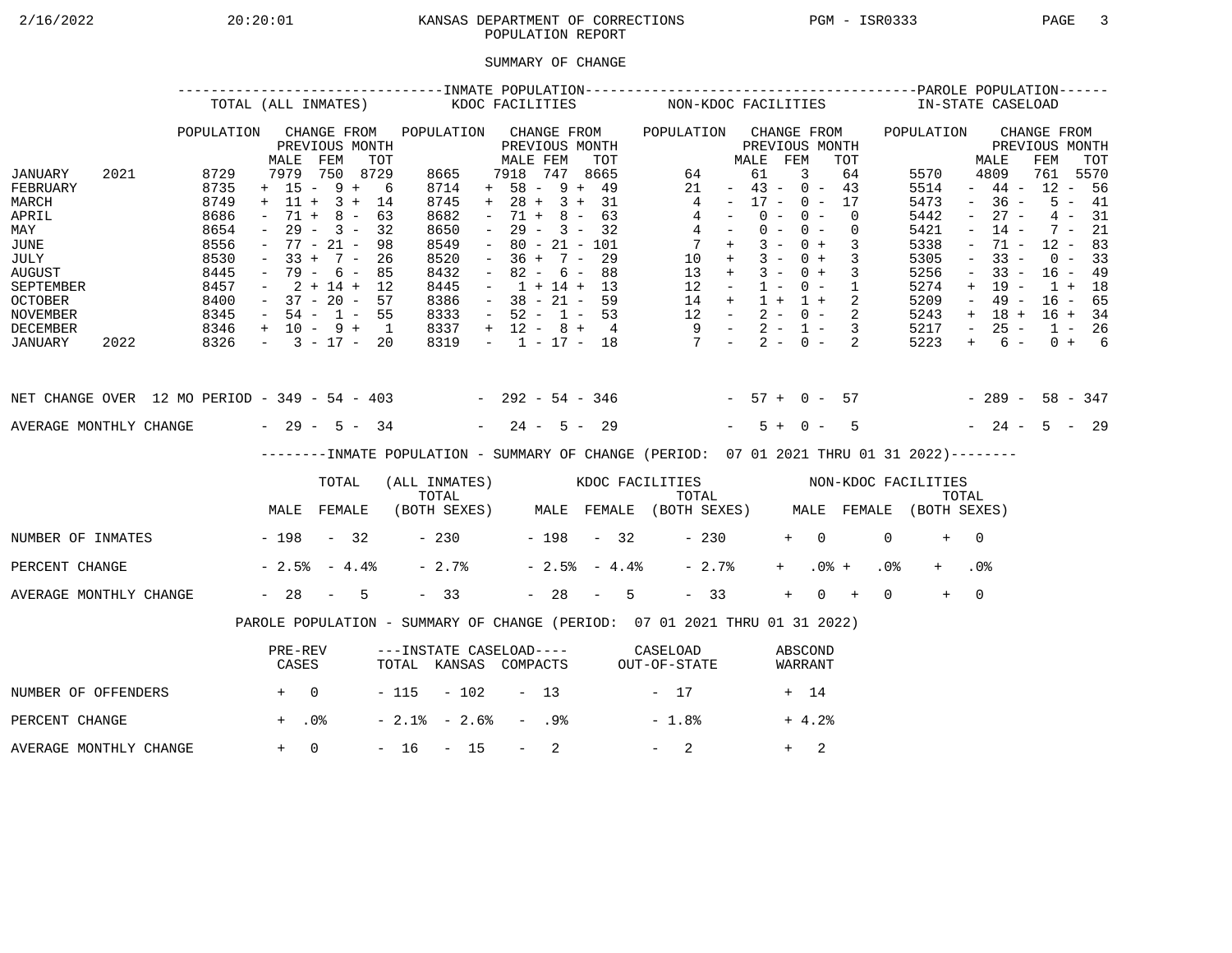## 2/16/2022 20:20:01 KANSAS DEPARTMENT OF CORRECTIONS PGM - ISR0333 PAGE 4 POPULATION REPORT

| NAME OF FACILITY         | -UNCLASSIFIED |             |              | -SPECIAL MGM-  |             |                | INMATE CUSTODY CLASSIFICATION AS OF 02 16 2022<br>---MAXIMUM--- |             |             |                           |          |          |              |              |                            | -UNC/SPM/MAX- -MEDIUM HIGH- --MEDIUM LOW- |                |            | $---MINIMUM---$ |              |                          |
|--------------------------|---------------|-------------|--------------|----------------|-------------|----------------|-----------------------------------------------------------------|-------------|-------------|---------------------------|----------|----------|--------------|--------------|----------------------------|-------------------------------------------|----------------|------------|-----------------|--------------|--------------------------|
| KDOC FACILITIES          | MALE FEM TOT  |             |              | MALE FEM TOT   |             |                | MALE FEM                                                        |             | TOT         | MALE FEM TOT MALE FEM TOT |          |          |              |              |                            | MALE FEM                                  |                | <b>TOT</b> | MALE FEM        |              | TOT                      |
| LANSING - TOTAL          |               | $\Omega$    |              | 299            | $\Omega$    | 299            | 521                                                             | 0           | 521         | 827                       | 0        | 827      | 320          | $\Omega$     | 320                        | 326                                       | $\Omega$       | 326        | 393             | <sup>n</sup> | 393                      |
| CENTRAL UNIT             | 6             | $\mathbf 0$ | 6            | 299            | $\Omega$    | 299            | 521                                                             | 0           | 521         | 826                       | 0        | 826      | 320          | $\Omega$     | 320                        | 326                                       | $\Omega$       | 326        | 43              | $\Omega$     | 43                       |
| EAST UNIT                |               | $\Omega$    | $\mathbf{1}$ | $\Omega$       | $\Omega$    | $\Omega$       | $\Omega$                                                        | $\Omega$    | $\Omega$    | $\mathbf{1}$              | $\Omega$ |          | $\Omega$     | $\Omega$     | $\overline{0}$             | $\Omega$                                  | $\Omega$       | $\Omega$   | 350             | $\Omega$     | 350                      |
| HUTCHINSON - TOTAL       | 13            | $\Omega$    | 13           | 148            | $\Omega$    | 148            | 253                                                             | $\Omega$    | 253         | 414                       | 0        | 414      | 259          | 0            | 259                        | 608                                       | $\Omega$       | 608        | 395             | $\cap$       | 395                      |
| CENTRAL UNIT             | 13            | $\Omega$    | 13           | 146            | $\Omega$    | 146            | 252                                                             | $\Omega$    | 252         | 411                       | $\Omega$ | 411      | 259          | $\Omega$     | 259                        | 174                                       | $\Omega$       | 174        | 18              | $\Omega$     | 18                       |
| EAST UNIT                | $\Omega$      | $\Omega$    | $\Omega$     | 2              | $\mathbf 0$ | 2              |                                                                 | $\mathbf 0$ | 1           | 3                         | $\Omega$ | 3        | 0            | $\Omega$     | $\Omega$                   | 434                                       | $\mathbf 0$    | 434        | 58              | $\Omega$     | 58                       |
| SOUTH UNIT               | $\Omega$      | $\Omega$    | $\Omega$     | $\Omega$       | $\Omega$    | $\Omega$       | $\Omega$                                                        | $\Omega$    | $\Omega$    | $\Omega$                  | $\Omega$ | $\Omega$ | $\Omega$     | $\Omega$     | $\Omega$                   | $\Omega$                                  | $\Omega$       | $\Omega$   | 319             | $\Omega$     | 319                      |
| EL DORADO - TOTAL        | 185           | $\Omega$    | 185          | 452            | $\Omega$    | 452            | 229                                                             | $\Omega$    | 229         | 866                       | $\Omega$ | 866      | 235          | $\Omega$     | 235                        | 264                                       | $\Omega$       | 264        | 54              | $\Omega$     | 54                       |
| CENTRAL UNIT - TOTAL     | 185           | $\Omega$    | 185          | 452            | $\Omega$    | 452            | 229                                                             | $\Omega$    | 229         | 866                       | 0        | 866      | 234          | $\Omega$     | 234                        | 146                                       | $\Omega$       | 146        | 36              | $\Omega$     | 36                       |
| GENERAL POPULATION       | 6             | $\cap$      | 6            | 450            | $\Omega$    | 450            | 211                                                             | $\Omega$    | 211         | 667                       | 0        | 667      | 207          | $\Omega$     | 207                        | 121                                       | $\Omega$       | 121        | 18              | $\Omega$     | 18                       |
| RECP & DIAG UNIT         | 179           | $\Omega$    | 179          | 2              | $\Omega$    | 2              | 18                                                              | $\Omega$    | 18          | 199                       | 0        | 199      | 27           | $\Omega$     | 27                         | 25                                        | $\Omega$       | 25         | 18              | $\Omega$     | 18                       |
| SOUTH UNIT               | $\Omega$      | $\Omega$    | $\Omega$     | $\Omega$       | $\Omega$    | $\Omega$       | $\Omega$                                                        | $\Omega$    | $\Omega$    | $\Omega$                  | $\Omega$ | $\Omega$ | $\mathbf{1}$ | $\Omega$     | $\overline{1}$             | 118                                       | $\Omega$       | 118        | 18              | $\Omega$     | 18                       |
| TOPEKA - TOTAL           | $\Omega$      | 56          | 56           | 0              | 9           | 9              | $\Omega$                                                        | 48          | 48          |                           | 0 113    | 113      | 0            | 77           | 77                         |                                           | 0, 153         | 153        |                 | 0.353        | 353                      |
| CENTRAL UNIT - TOTAL     | $\Omega$      | 56          | 56           | 0              | 9           |                | $\Omega$                                                        | 48          | 48          |                           | 0113     | 113      | $\Omega$     | 77           | 77                         |                                           | 0, 153         | 153        |                 | 0.353        | 353                      |
| GENERAL POPULATION       |               | 23          | 23           | 0              | 9           | 9              | $\mathbf 0$                                                     | 48          | 48          | $\Omega$                  | 80       | 80       | 0            | 76           | 76                         |                                           | 0, 153         | 153        |                 | 0 346        | 346                      |
| RECP & DIAG UNIT         | $\Omega$      | 33          | 33           | $\Omega$       | $\Omega$    | $\Omega$       | $\Omega$                                                        | $\Omega$    | $\Omega$    | $\Omega$                  | 33       | 33       | $\Omega$     | $\mathbf{1}$ | <sup>1</sup>               | 0                                         | $\Omega$       | $\Omega$   | $\Omega$        | 7            | $\overline{7}$           |
| NORTON - TOTAL           | $\mathbf 0$   | $\mathbf 0$ | 0            | 17             | $\Omega$    | 17             | 0                                                               | $\mathbf 0$ | 0           | 17                        | 0        | 17       | 2            | 0            | 2                          | 533                                       | 0              | 533        | 310             | 0            | 310                      |
| CENTRAL UNIT             | $\Omega$      | $\Omega$    | $\mathbf 0$  | 17             | $\mathbf 0$ | 17             | $\mathbf 0$                                                     | $\mathbf 0$ | $\mathbf 0$ | 17                        | $\Omega$ | 17       | 2            | $\Omega$     | 2                          | 533                                       | $\overline{0}$ | 533        | 189             | $\Omega$     | 189                      |
| EAST UNIT                | $\Omega$      | $\Omega$    | $\Omega$     | $\Omega$       | $\Omega$    | $\Omega$       | $\Omega$                                                        | $\Omega$    | $\Omega$    | $\Omega$                  | $\Omega$ | $\Omega$ | $\Omega$     | $\Omega$     | $\Omega$                   | 0                                         | $\Omega$       | $\Omega$   | 121             | $\Omega$     | 121                      |
| ELLSWORTH - TOTAL        |               | 0           | 1            | 4              | 0           | 4              | 6                                                               | 0           | 6           | 11                        | 0        | 11       | 323          | $\Omega$     | 323                        | 383                                       | $\Omega$       | 383        | 89              | $\Omega$     | 89                       |
| CENTRAL UNIT             |               | $\cap$      | $\mathbf{1}$ | $\overline{4}$ | $\Omega$    | $\overline{4}$ | 6                                                               | $\Omega$    | 6           | 11                        | $\Omega$ | 11       | 323          | $\Omega$     | 323                        | 383                                       | $\Omega$       | 383        | 89              | $\Omega$     | 89                       |
| WINFIELD - TOTAL         | $\Omega$      | $\Omega$    | $\Omega$     | $\Omega$       | $\Omega$    | $\Omega$       | $\mathbf{1}$                                                    | $\Omega$    | 1           | 1                         | $\Omega$ |          | $\Omega$     | $\Omega$     | $\Omega$                   | $\Omega$                                  | $\Omega$       | $\Omega$   | 421             | $\Omega$     | 421                      |
| WICHITA WR - TOTAL       | $\Omega$      | $\Omega$    | $\Omega$     | $\Omega$       | $\Omega$    | $\Omega$       | $\Omega$                                                        | $\Omega$    | $\Omega$    | $\Omega$                  | $\Omega$ | $\Omega$ | $\Omega$     | $\Omega$     | $\Omega$                   | $\Omega$                                  | $\Omega$       | $\Omega$   | 104             | $\Omega$     | 104                      |
| LARNED MH - TOTAL        |               | $\mathbf 0$ | 1            | 15             |             | 15             | 58                                                              | 0           | 58          | 74                        | 0        | 74       | 80           | 0            | 80                         | 93                                        | 0              | 93         | 219             | 0            | 219                      |
| CENTRAL UNIT             |               | $\Omega$    | 1            | 14             | 0           | 14             | 58                                                              | 0           | 58          | 73                        | 0        | 73       | 80           | 0            | 80                         | 93                                        | 0              | 93         | 3               | $\Omega$     | $\overline{\phantom{a}}$ |
| SOUTH UNIT               | $\Omega$      | $\Omega$    | $\Omega$     | $\mathbf{1}$   | $\Omega$    | $\overline{1}$ | $\Omega$                                                        | $\Omega$    | $\Omega$    | $\mathbf{1}$              | $\Omega$ | 1        | $\Omega$     | $\Omega$     | $\Omega$                   | $\Omega$                                  | $\Omega$       | $\Omega$   | 216             | $\Omega$     | 216                      |
| SUBTOTAL: KDOC FACILITIE | 207           | 56          | 263          | 935            | 9           | 944            | 1068                                                            |             | 48 1116     |                           |          |          |              |              | 2210 113 2323 1219 77 1296 | 2207 153 2360                             |                |            | 1985 353 2338   |              |                          |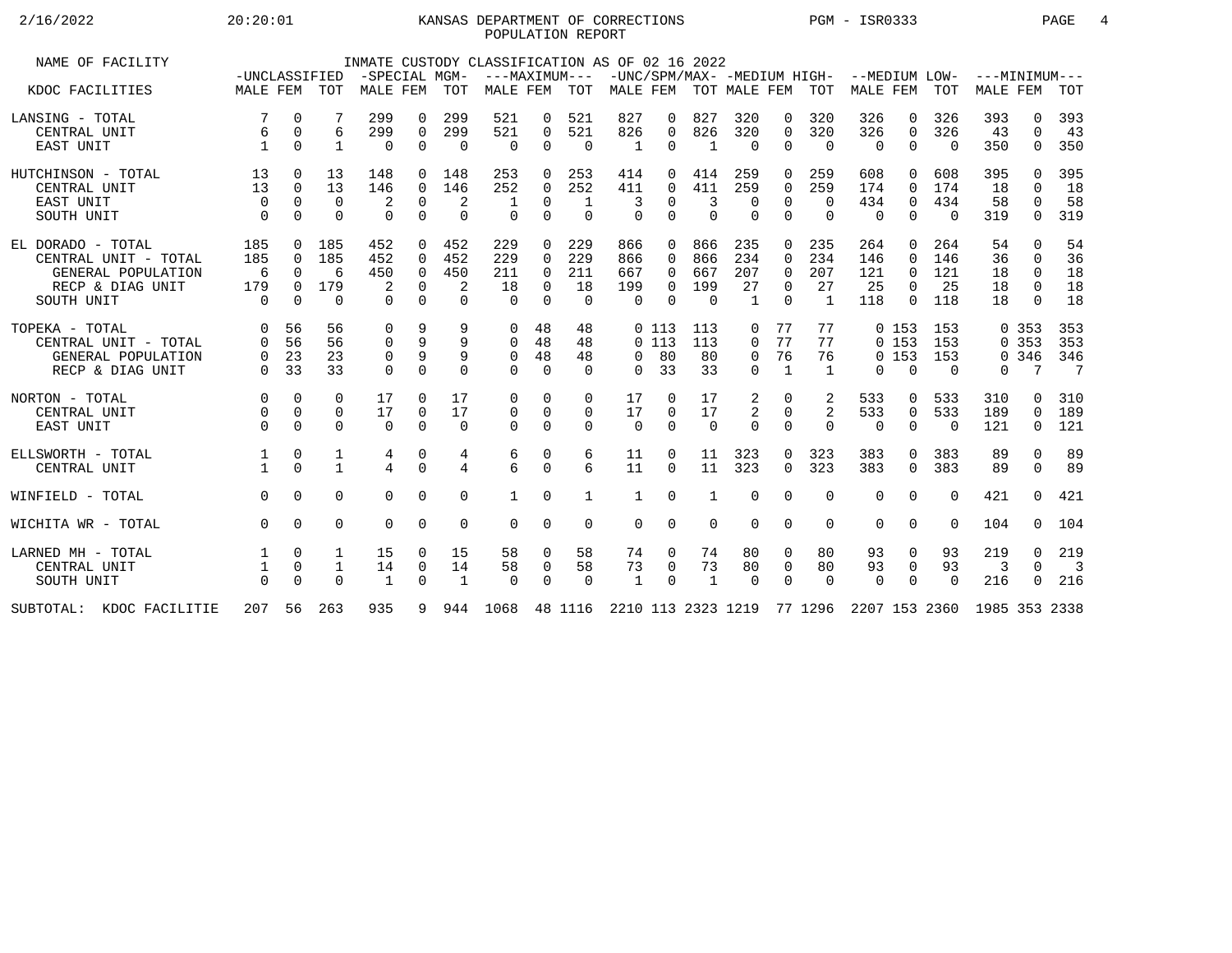| 2/16/2022                   | 20:20:01                  |          |          |                                                |                |          | KANSAS DEPARTMENT OF CORRECTIONS<br>POPULATION REPORT |          |          |          |                         |               |                                             |                |          | PGM - ISR0333        |          |             |                           |          | PAGE           | $\mathbf{b}$ |
|-----------------------------|---------------------------|----------|----------|------------------------------------------------|----------------|----------|-------------------------------------------------------|----------|----------|----------|-------------------------|---------------|---------------------------------------------|----------------|----------|----------------------|----------|-------------|---------------------------|----------|----------------|--------------|
| NAME OF FACILITY            |                           |          |          | INMATE CUSTODY CLASSIFICATION AS OF 02 16 2022 |                |          |                                                       |          |          |          |                         |               |                                             |                |          |                      |          |             |                           |          |                |              |
| NON-KDOC FACILITIES         | -UNCLASSIFIED<br>MALE FEM |          | TOT      | -SPECIAL MGM-<br>MALE FEM                      |                | TOT      | ---MAXIMUM---<br>MALE FEM                             |          | TOT      | MALE FEM |                         |               | -UNC/SPM/MAX- -MEDIUM HIGH-<br>TOT MALE FEM |                | TOT      | --MEDIUM<br>MALE FEM |          | LOW-<br>TOT | ---MINIMUM---<br>MALE FEM |          | TOT            |              |
| LARNED STATE HOSPITAL       | $\Omega$                  | $\Omega$ | $\Omega$ | $\Omega$                                       | $\overline{0}$ | $\Omega$ | $\Omega$                                              | 3        | 3        | $\Omega$ | $\overline{\mathbf{3}}$ | 3             | $\Omega$                                    | $\overline{0}$ | $\Omega$ | $\Omega$             | $\Omega$ | $\Omega$    | $\Omega$                  | $\Omega$ | $\overline{0}$ |              |
| JO CTY RESIDENTIAL CEN      | $\Omega$                  | $\Omega$ | $\Omega$ | $\Omega$                                       | $\overline{0}$ | $\Omega$ | $\Omega$                                              | $\Omega$ | $\Omega$ |          | $0 \quad 0$             | $\Omega$      | $\Omega$                                    | $\overline{0}$ | $\Omega$ | $\Omega$             | $\Omega$ | $\Omega$    |                           | $\Omega$ | $\overline{2}$ |              |
| SUBTOTAL:<br>NON-KDOC       | $\Omega$                  | - 0      | $\Omega$ | $\Omega$                                       | $\overline{0}$ | $\Omega$ | $\Omega$                                              | 3        | 3        |          | $0 \quad 3$             | 3             | $\Omega$                                    | $\overline{0}$ | $\Omega$ | $\Omega$             | $\Omega$ | $\Omega$    |                           | $\Omega$ | - 2            |              |
| TOTAL:<br>KDOC AND NON-KDOC | 207                       | 56       | 263      | 935                                            | 9.             | 944      | 1068                                                  | 51       | 19       |          |                         | 2210 116 2326 | 1219                                        |                | 77 1296  | 2207 153             |          | 2360        | 1987                      |          | 353 2340       |              |

#### SPECIAL MANAGEMENT AND INFIRMARY INMATESSPECIAL MANAGEMENT(DISTRIBUTIONS)

| LOCATION                         |     |                 |     |          |                  |             |          |                 |          |          |             |          |          | INMATES      |          |
|----------------------------------|-----|-----------------|-----|----------|------------------|-------------|----------|-----------------|----------|----------|-------------|----------|----------|--------------|----------|
|                                  |     | ALL SPECIAL MGM |     |          | DISC SEGREGATION |             |          | PROTEC. CUSTODY |          | ADMIN    | SEGREGATION |          |          | IN INFIRMARY |          |
| KDOC FACILITIES                  |     | MALE FEMALE TOT |     |          | MALE FEMALE TOT  |             |          | MALE FEMALE TOT |          |          | MALE FEMALE | TOT      | MALE     | FEMALE       | TOT      |
| LANSING CORRECTIONAL FACILITY    | 299 |                 | 299 | 17       | $\Omega$         | 17          | 5        | $\Omega$        | 5        | 277      | 0           | 277      | $\Omega$ | 0            | $\Omega$ |
| HUTCHINSON CORRECTIONAL FACILITY | 148 | $\Omega$        | 148 | 14       | $\Omega$         | 14          | $\Omega$ | 0               | $\Omega$ | 134      | 0           | 134      | 8        | $\mathbf 0$  | 8        |
| EL DORADO CORRECTIONAL FACILITY  | 452 | $\Omega$        | 452 |          | 0                |             | 6        | 0               | 6        | 439      | 0           | 439      | 14       | $\mathbf 0$  | 14       |
| TOPEKA CORRECTIONAL FACILITY     | 0   | 9               | 9   |          |                  | $\Omega$    | $\Omega$ | $\Omega$        | $\Omega$ | 0        | 9           | 9        | $\Omega$ | $\Omega$     | $\Omega$ |
| NORTON CORRECTIONAL FACILITY     | 17  | $\Omega$        | 17  | 2        | $\Omega$         | 2           | 3        | $\Omega$        | 3        | 12       | $\Omega$    | 12       |          | $\Omega$     | $\Omega$ |
| ELLSWORTH CORRECTIONAL FACILITY  | 4   | $\Omega$        | 4   |          | $\Omega$         | $\mathbf 0$ | $\Omega$ | 0               | $\Omega$ | 4        |             | 4        |          | $\mathbf 0$  | 0        |
| WINFIELD CORRECTIONAL FACILITY   | 0   | $\Omega$        | 0   | $\Omega$ | $\Omega$         | $\Omega$    | $\Omega$ | $\Omega$        | $\Omega$ | $\Omega$ | $\Omega$    | $\Omega$ | $\Omega$ | $\mathbf 0$  | $\Omega$ |
| WICHITA CORRECTIONAL FACILITY    | 0   | $\Omega$        | 0   |          |                  | $\Omega$    | $\Omega$ | $\Omega$        | $\Omega$ | 0        | $\Omega$    | $\Omega$ |          | $\Omega$     | $\Omega$ |
| LARNED CORRECTIONAL MH FACILITY  | 15  |                 | 15  | 6        |                  | 6           | 2        | 0               | 2        | 7        |             |          |          | $\Omega$     | $\Omega$ |
| TOTAL KDOC FACILITIES            | 935 | 9               | 944 | 46       |                  | 46          | 16       | 0               | 16       | 873      | 9           | 882      | 22       | $\Omega$     | 22       |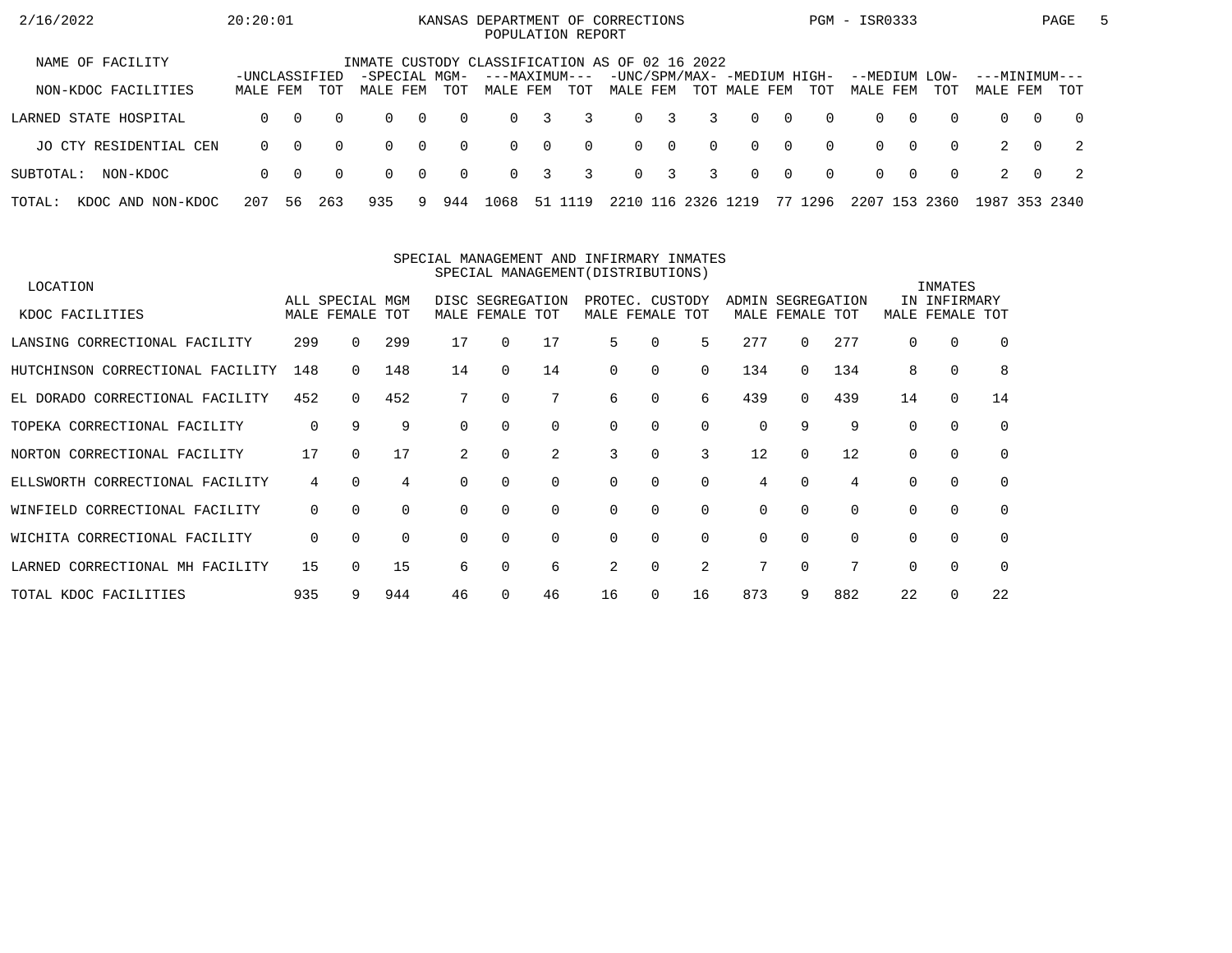2/16/2022 20:20:01 KANSAS DEPARTMENT OF CORRECTIONS PGM - ISR0333 PAGE 6 POPULATION REPORT

## DISTRIBUTION OF IN-STATE PAROLE CASELOAD BY LEVEL OF SUPERVISION

|                                                                                                                                                                                                                                   | ALL LEVELS<br>MALE FEMALE TOT MALE FEMALE TOT                                        |                                                                                               |                                                                                          |                                                                                              | HIGH                                                                                                 |                                                                                                    |                                                                                 | CLOSE/MODERATE<br>MALE FEMALE TOT                                            |                                                                                  |                                                                                             | MODERATE/LOW-MOD<br>MALE FEMALE TOT                                                         |                                                                             |                                                                                    | LOW<br>MALE FEMALE TOT                                                                                         |                                                                                          |                                                                                      | UNCLASSIFIED<br>MALE FEMALE TOT                                                               |                                                                                           |
|-----------------------------------------------------------------------------------------------------------------------------------------------------------------------------------------------------------------------------------|--------------------------------------------------------------------------------------|-----------------------------------------------------------------------------------------------|------------------------------------------------------------------------------------------|----------------------------------------------------------------------------------------------|------------------------------------------------------------------------------------------------------|----------------------------------------------------------------------------------------------------|---------------------------------------------------------------------------------|------------------------------------------------------------------------------|----------------------------------------------------------------------------------|---------------------------------------------------------------------------------------------|---------------------------------------------------------------------------------------------|-----------------------------------------------------------------------------|------------------------------------------------------------------------------------|----------------------------------------------------------------------------------------------------------------|------------------------------------------------------------------------------------------|--------------------------------------------------------------------------------------|-----------------------------------------------------------------------------------------------|-------------------------------------------------------------------------------------------|
| NORTHERN REGION TOTAL<br>KANSAS CITY TOTAL<br><b>OTHER</b><br>KANSAS OFFENDERS<br>COMPACT PAROLE<br>ON SUPERVISION<br>PENDING INVEST<br>WAIT RPT INSTR<br>COMPACT PROBATION<br>ON SUPERVISION<br>PENDING INVEST<br>WAIT RPT INSTR | 2351<br>628<br>628<br>401<br>93<br>70<br>22<br>$\mathbf{1}$<br>134<br>104<br>8<br>22 | 403<br>93<br>93<br>46<br>7<br>3<br>3<br>$\mathbf{1}$<br>40<br>26<br>3<br>11                   | 2754<br>721<br>721<br>447<br>100<br>73<br>25<br>$\overline{2}$<br>174<br>130<br>11<br>33 | 194<br>47<br>47<br>39<br>5<br>3<br>2<br>0<br>3<br>3<br>$\Omega$<br>$\mathbf 0$               | 25<br>3<br>3<br>2<br>$\Omega$<br>$\Omega$<br>$\Omega$<br>$\Omega$<br>1<br>1<br>$\Omega$<br>$\Omega$  | 219<br>50<br>50<br>41<br>5<br>3<br>$\overline{2}$<br>$\mathbf 0$<br>4<br>4<br>$\Omega$<br>$\Omega$ | 1006<br>269<br>269<br>193<br>32<br>29<br>3<br>$\mathbf 0$<br>44<br>36<br>5<br>3 | 142<br>28<br>28<br>16<br>4<br>2<br>1<br>8<br>U<br>3                          | 1148<br>297<br>297<br>209<br>36<br>31<br>4<br>$\mathbf{1}$<br>52<br>41<br>5<br>6 | 600<br>218<br>218<br>125<br>35<br>33<br>2<br>$\overline{0}$<br>58<br>55<br>$\mathbf 0$<br>3 | 104<br>36<br>36<br>16<br>1<br>$\mathbf{1}$<br>$\Omega$<br>$\mathbf 0$<br>19<br>15<br>1<br>3 | 704<br>254<br>254<br>141<br>36<br>34<br>2<br>$\Omega$<br>77<br>70<br>1<br>6 | 335<br>30<br>30<br>16<br>2<br>1<br>1<br>$\Omega$<br>12<br>7<br>1<br>4              | 85<br>8<br>8<br>3<br>$\Omega$<br>$\Omega$<br>$\Omega$<br>$\Omega$<br>5<br>4<br>$\Omega$<br>$\mathbf{1}$        | 420<br>38<br>38<br>19<br>2<br>1<br>$\mathbf{1}$<br>$\Omega$<br>17<br>11<br>1<br>5        | 216<br>64<br>64<br>28<br>19<br>4<br>14<br>$\mathbf{1}$<br>17<br>3<br>2<br>12         | 47<br>18<br>18<br>9<br>2<br>0<br>2<br>$\Omega$<br>7<br>1<br>2<br>4                            | 263<br>82<br>82<br>37<br>21<br>$\overline{4}$<br>16<br>$\mathbf{1}$<br>24<br>4<br>4<br>16 |
| TOPEKA TOTAL<br><b>OTHER</b><br>KANSAS OFFENDERS<br>COMPACT PAROLE<br>ON SUPERVISION<br>PENDING INVEST<br>COMPACT PROBATION<br>ON SUPERVISION<br>PENDING INVEST<br>WAIT RPT INSTR                                                 | 297<br>297<br>251<br>19<br>11<br>8<br>27<br>16<br>2<br>9                             | 56<br>56<br>46<br>$\mathbf 1$<br>$\mathbf{1}$<br>$\mathbf 0$<br>9<br>5<br>$\mathfrak{D}$<br>2 | 353<br>353<br>297<br>20<br>12<br>8<br>36<br>21<br>4<br>11                                | 34<br>34<br>30<br>$\overline{2}$<br>2<br>$\mathbf 0$<br>2<br>1<br>$\mathbf 0$<br>1           | 6<br>6<br>4<br>$\Omega$<br>$\Omega$<br>$\Omega$<br>2<br>$\overline{a}$<br>$\mathbf 0$<br>$\Omega$    | 40<br>40<br>34<br>$\overline{2}$<br>2<br>$\mathbf 0$<br>4<br>3<br>$\mathbf 0$<br>$\mathbf 1$       | 196<br>196<br>170<br>11<br>6<br>5<br>15<br>12<br>1<br>2                         | 31<br>31<br>27<br>$\Omega$<br>$\Omega$<br>$\Omega$<br>1<br>2<br>$\mathbf 1$  | 227<br>227<br>197<br>11<br>6<br>5<br>19<br>13<br>3<br>3                          | 38<br>38<br>31<br>3<br>3<br>$\mathbf 0$<br>4<br>$\mathbf 0$<br>$\mathbf 1$<br>3             | 12<br>12<br>9<br>1<br>1<br>0<br>2<br>1<br>0<br>$\mathbf{1}$                                 | 50<br>50<br>40<br>4<br>4<br>$\mathbf 0$<br>6<br>$\mathbf 1$<br>1<br>4       | 9<br>9<br>5<br>$\Omega$<br>$\Omega$<br>0<br>4<br>3<br>$\mathbf 0$<br>$\mathbf{1}$  | 2<br>$\overline{2}$<br>1<br>$\mathbf 0$<br>$\Omega$<br>0<br>$\mathbf{1}$<br>1<br>$\mathbf 0$<br>$\Omega$       | 11<br>11<br>6<br>$\Omega$<br>$\Omega$<br>$\mathbf 0$<br>5<br>4<br>$\Omega$<br>1          | 20<br>20<br>15<br>3<br>$\Omega$<br>3<br>2<br>$\Omega$<br>$\Omega$<br>$\overline{2}$  | 5<br>5<br>5<br>$\Omega$<br>$\Omega$<br>$\Omega$<br>$\Omega$<br>$\Omega$<br>0<br>0             | 25<br>25<br>20<br>3<br>$\Omega$<br>3<br>2<br>$\Omega$<br>$\mathbf 0$<br>$\overline{2}$    |
| OLATHE TOTAL<br><b>OTHER</b><br>KANSAS OFFENDERS<br>COMPACT PAROLE<br>ON SUPERVISION<br>PENDING INVEST<br>WAIT RPT INSTR<br>COMPACT PROBATION<br>ON SUPERVISION<br>PENDING INVEST<br>WAIT RPT INSTR                               | 556<br>556<br>329<br>62<br>46<br>14<br>2<br>165<br>120<br>10<br>35                   | 130<br>130<br>56<br>14<br>12<br>$\mathbf 1$<br>1<br>60<br>50<br>$\Omega$<br>10                | 686<br>686<br>385<br>76<br>58<br>15<br>3<br>225<br>170<br>10<br>45                       | 28<br>28<br>27<br>$\Omega$<br>0<br>$\Omega$<br>$\Omega$<br>1<br>1<br>$\mathbf 0$<br>$\Omega$ | 6<br>6<br>6<br>$\Omega$<br>0<br>$\Omega$<br>$\Omega$<br>$\Omega$<br>$\Omega$<br>$\Omega$<br>$\Omega$ | 34<br>34<br>33<br>$\Omega$<br>0<br>$\Omega$<br>$\Omega$<br>1<br>1<br>$\mathbf 0$<br>$\Omega$       | 139<br>139<br>95<br>15<br>11<br>4<br>$\Omega$<br>29<br>22<br>2<br>5             | 29<br>29<br>21<br>2<br>2<br>O<br>U<br>0<br>$\mathbf{1}$                      | 168<br>168<br>116<br>17<br>13<br>4<br>$\Omega$<br>35<br>27<br>2<br>6             | 66<br>66<br>44<br>9<br>7<br>$\mathbf 1$<br>1<br>13<br>8<br>1<br>4                           | 13<br>13<br>9<br>2<br>2<br>0<br>0<br>2<br>2<br>0<br>0                                       | 79<br>79<br>53<br>11<br>9<br>$\mathbf 1$<br>1<br>15<br>10<br>1<br>4         | 270<br>270<br>134<br>28<br>26<br>$\mathbf{1}$<br>1<br>108<br>88<br>2<br>18         | 70<br>70<br>13<br>8<br>7<br>$\mathbf 1$<br>$\Omega$<br>49<br>42<br>$\mathbf 0$<br>7                            | 340<br>340<br>147<br>36<br>33<br>$\overline{2}$<br>$\mathbf{1}$<br>157<br>130<br>2<br>25 | 53<br>53<br>29<br>10<br>2<br>$\mathsf{R}$<br>$\cap$<br>14<br>-1<br>5<br>$\mathsf{R}$ | 12<br>12<br>7<br>2<br>$\mathbf 1$<br>0<br>1<br>3<br>1<br>0<br>2                               | 65<br>65<br>36<br>12<br>3<br>8<br>$\mathbf{1}$<br>17<br>2<br>5<br>10                      |
| LANSING<br>KANSAS OFFENDERS<br>COMPACT PAROLE<br>ON SUPERVISION<br>PENDING INVEST<br>COMPACT PROBATION<br>ON SUPERVISION<br>PENDING INVEST<br>WAIT RPT INSTR                                                                      | 109<br>68<br>22<br>19<br>3<br>19<br>15<br>3<br>1                                     | 14<br>7<br>1<br>1<br>$\Omega$<br>6<br>$\Omega$<br>$\Omega$                                    | 123<br>75<br>23<br>20<br>3<br>25<br>21<br>3<br>$\mathbf{1}$                              | 3<br>3<br>0<br>0<br>$\Omega$<br>$\Omega$<br>$\mathbf 0$<br>$\Omega$<br>$\mathbf 0$           | 1<br>$\mathbf{1}$<br>$\Omega$<br>$\Omega$<br>$\Omega$<br>$\Omega$<br>$\Omega$<br>0<br>$\mathbf 0$    | 4<br>4<br>0<br>$\mathbf 0$<br>$\Omega$<br>0<br>$\mathbf 0$<br>$\mathbf 0$<br>$\mathbf 0$           | 38<br>28<br>4<br>4<br>$\Omega$<br>6<br>6<br>0<br>0                              | 1<br>1<br>O<br>$\Omega$<br>O<br>$\Omega$<br>$\Omega$<br>$\Omega$<br>$\Omega$ | 39<br>29<br>4<br>4<br>$\mathbf 0$<br>6<br>6<br>0<br>$\Omega$                     | 54<br>32<br>15<br>15<br>$\Omega$<br>7<br>7<br>$\mathbf 0$<br>$\mathbf 0$                    | 9<br>4<br>1<br>1<br>$\Omega$<br>4<br>4<br>0<br>0                                            | 63<br>36<br>16<br>16<br>$\Omega$<br>11<br>11<br>$\Omega$<br>$\Omega$        | 4<br>2<br>0<br>$\Omega$<br>$\Omega$<br>$\overline{2}$<br>2<br>$\Omega$<br>$\Omega$ | 1<br>$\mathbf 0$<br>$\Omega$<br>$\mathbf 0$<br>$\Omega$<br>$\mathbf{1}$<br>$\mathbf 1$<br>$\Omega$<br>$\Omega$ | 5<br>$\overline{2}$<br>0<br>$\mathbf 0$<br>$\Omega$<br>3<br>3<br>$\Omega$<br>$\mathbf 0$ | 10<br>3<br>3<br>$\Omega$<br>3<br>4<br>$\Omega$<br>3<br>$\mathbf 1$                   | 2<br>$\mathbf{1}$<br>0<br>$\Omega$<br>$\mathbf 0$<br>1<br>$\mathbf 1$<br>$\Omega$<br>$\Omega$ | 12<br>4<br>3<br>$\Omega$<br>3<br>5<br>$\mathbf{1}$<br>3<br>$\mathbf{1}$                   |
| ATCHISON<br>KANSAS OFFENDERS<br>COMPACT PAROLE<br>ON SUPERVISION<br>PENDING INVEST<br>COMPACT PROBATION                                                                                                                           | 52<br>29<br>9<br>5<br>4<br>14                                                        | 5<br>$\mathbf 1$<br>2<br>0<br>2                                                               | 57<br>30<br>11<br>7<br>4<br>16                                                           | 6<br>5<br>0<br>$\Omega$<br>$\cap$<br>$\mathbf{1}$                                            | 2<br>1<br>1<br>1<br>$\mathbf 0$<br>$\Omega$                                                          | 8<br>6<br>1<br>1<br>$\mathbf 0$<br>1                                                               | 26<br>16<br>4<br>4<br>0<br>6                                                    | $\overline{2}$<br>$\Omega$<br>1<br>0<br>1                                    | 28<br>16<br>5<br>5<br>$\mathbf 0$<br>7                                           | 11<br>6<br>1<br>1<br>$\mathbf 0$<br>4                                                       | 1<br>$\Omega$<br>0<br>0<br>0<br>1                                                           | 12<br>6<br>1<br>1<br>$\mathbf 0$<br>5                                       | 1<br>1<br>∩<br>$\Omega$<br>0<br>$\Omega$                                           | $\mathbf 0$<br>$\Omega$<br>$\Omega$<br>$\Omega$<br>$\mathbf 0$<br>$\Omega$                                     | 1<br>1<br>$\mathbf 0$<br>$\Omega$<br>$\mathbf 0$<br>0                                    | 8<br>1<br>4<br>$\Omega$<br>4<br>3                                                    | $\mathbf 0$<br>$\Omega$<br>0<br>O<br>0<br>$\Omega$                                            | 8<br>$\mathbf{1}$<br>4<br>$\Omega$<br>4<br>3                                              |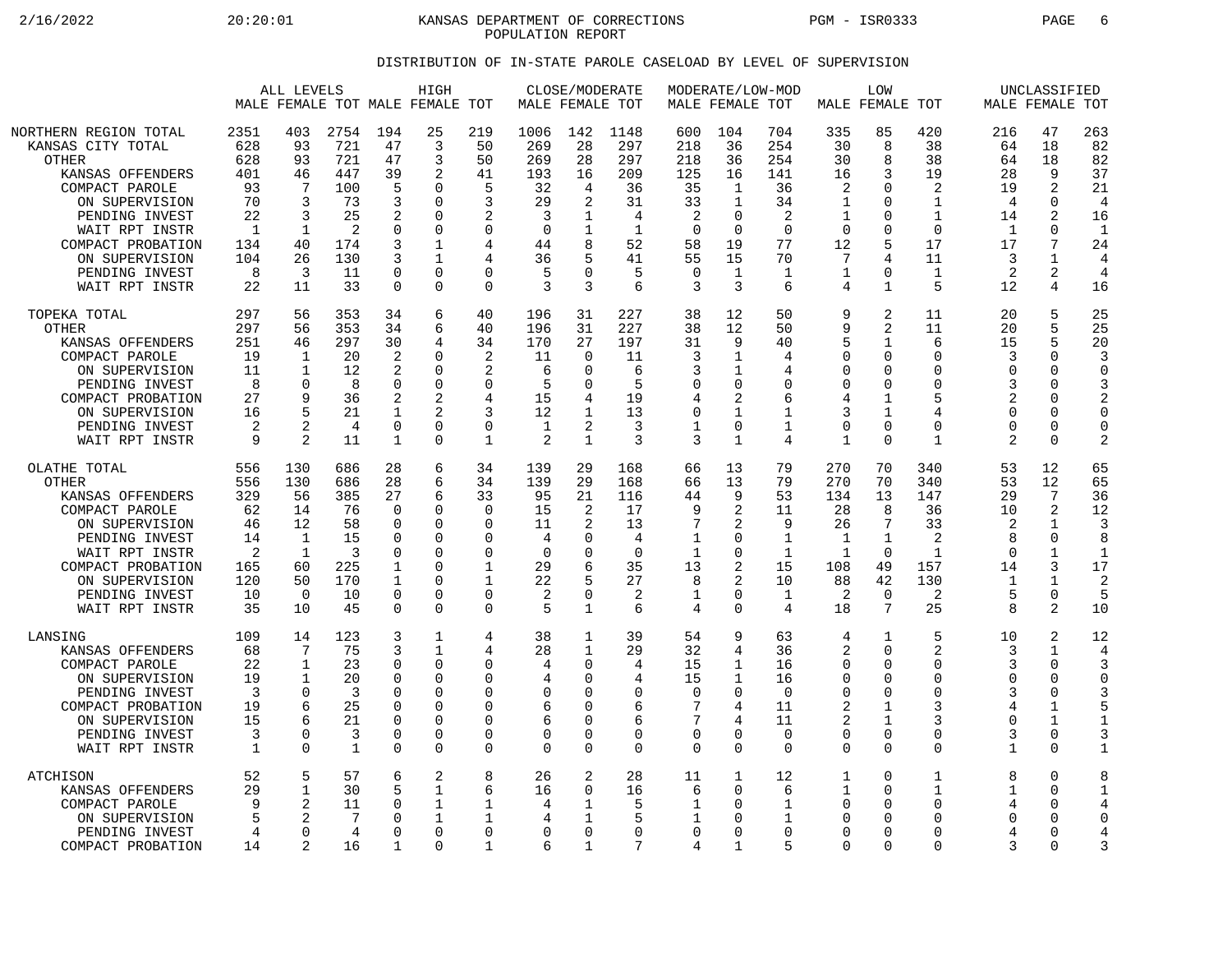2/16/2022 20:20:01 KANSAS DEPARTMENT OF CORRECTIONS PGM - ISR0333 PAGE 7 POPULATION REPORT

## DISTRIBUTION OF IN-STATE PAROLE CASELOAD BY LEVEL OF SUPERVISION

|                                                                                                                                                                                   |                                                           | ALL LEVELS                                                                          |                                                                |                                                                                                 | HIGH<br>MALE FEMALE TOT MALE FEMALE TOT                                   |                                                                                                                        | MALE FEMALE TOT                                                          | CLOSE/MODERATE                                                                   |                                                                                   |                                                                                          | MODERATE/LOW-MOD<br>MALE FEMALE TOT                                                                     |                                                                            |                                                                                                       | LOW<br>MALE FEMALE TOT                                                                                                   |                                                                                            |                                                                                                    | UNCLASSIFIED<br>MALE FEMALE TOT                                 |                                                                                                           |
|-----------------------------------------------------------------------------------------------------------------------------------------------------------------------------------|-----------------------------------------------------------|-------------------------------------------------------------------------------------|----------------------------------------------------------------|-------------------------------------------------------------------------------------------------|---------------------------------------------------------------------------|------------------------------------------------------------------------------------------------------------------------|--------------------------------------------------------------------------|----------------------------------------------------------------------------------|-----------------------------------------------------------------------------------|------------------------------------------------------------------------------------------|---------------------------------------------------------------------------------------------------------|----------------------------------------------------------------------------|-------------------------------------------------------------------------------------------------------|--------------------------------------------------------------------------------------------------------------------------|--------------------------------------------------------------------------------------------|----------------------------------------------------------------------------------------------------|-----------------------------------------------------------------|-----------------------------------------------------------------------------------------------------------|
| ON SUPERVISION<br>WAIT RPT INSTR                                                                                                                                                  | 11<br>3                                                   | 2<br>$\mathbf 0$                                                                    | 13<br>3                                                        | 1<br>$\mathbf 0$                                                                                | 0<br>0                                                                    | $\mathbf{1}$<br>$\mathbf 0$                                                                                            | 6<br>$\Omega$                                                            | 1<br>$\mathbf 0$                                                                 | 7<br>$\Omega$                                                                     | 4<br>$\Omega$                                                                            | 1<br>$\mathbf 0$                                                                                        | 5<br>$\Omega$                                                              | 0<br>$\Omega$                                                                                         | $\Omega$<br>$\overline{0}$                                                                                               | $\Omega$<br>0                                                                              | $\Omega$<br>3                                                                                      | $\Omega$<br>$\mathbf 0$                                         | $\Omega$<br>3                                                                                             |
| <b>LAWRENCE</b><br>KANSAS OFFENDERS<br>COMPACT PAROLE<br>ON SUPERVISION<br>PENDING INVEST<br>COMPACT PROBATION<br>ON SUPERVISION<br>PENDING INVEST<br>WAIT RPT INSTR              | 195<br>149<br>20<br>19<br>1<br>26<br>22<br>1<br>3         | 31<br>18<br>4<br>3<br>1<br>9<br>7<br>$\mathbf 1$<br>$\mathbf{1}$                    | 226<br>167<br>24<br>22<br>$\overline{2}$<br>35<br>29<br>2<br>4 | 11<br>11<br>$\Omega$<br>$\mathbf 0$<br>$\Omega$<br>$\mathbf 0$<br>0<br>$\mathbf 0$<br>$\Omega$  | 0<br>0<br>0<br>0<br>O<br>$\Omega$<br>0<br>0<br>$\Omega$                   | 11<br>11<br>$\Omega$<br>$\mathbf 0$<br>$\Omega$<br>$\Omega$<br>$\Omega$<br>$\Omega$<br>$\Omega$                        | 51<br>38<br>4<br>3<br>1<br>9<br>6<br>2                                   | 5<br>2<br>1<br>1<br>$\Omega$<br>2<br>2<br>$\Omega$<br>$\Omega$                   | 56<br>40<br>5<br>4<br>1<br>11<br>8<br>$\mathbf{1}$<br>2                           | 121<br>93<br>14<br>14<br>$\mathbf 0$<br>14<br>14<br>$\mathbf 0$<br>$\Omega$              | 20<br>14<br>2<br>2<br>$\Omega$<br>4<br>4<br>$\Omega$<br>$\Omega$                                        | 141<br>107<br>16<br>16<br>$\Omega$<br>18<br>18<br>$\mathbf 0$<br>$\Omega$  | 4<br>1<br>$\mathbf{1}$<br>1<br>$\Omega$<br>2<br>2<br>$\mathbf 0$<br>$\Omega$                          | 2<br>$\mathbf{1}$<br>$\Omega$<br>$\Omega$<br>$\Omega$<br>$\mathbf 1$<br>1<br>$\mathbf 0$<br>$\Omega$                     | 6<br>$\overline{2}$<br>1<br>$\mathbf{1}$<br>0<br>3<br>3<br>0<br>$\Omega$                   | 8<br>6<br>1<br>-1<br>$\Omega$<br>$\mathbf{1}$<br>$\Omega$<br>$\Omega$<br>$\mathbf{1}$              | 4<br>1<br>$\mathbf{1}$<br>0<br>1<br>2<br>0<br>1<br>$\mathbf{1}$ | 12<br>7<br>2<br>-1<br>1<br>3<br>$\Omega$<br>$\mathbf 1$<br>$\mathcal{D}$                                  |
| SALINA<br>KANSAS OFFENDERS<br>COMPACT PAROLE<br>ON SUPERVISION<br>PENDING INVEST<br>COMPACT PROBATION<br>ON SUPERVISION<br>PENDING INVEST<br>WAIT RPT INSTR                       | 184<br>163<br>9<br>4<br>5<br>12<br>7<br>$\mathbf{1}$<br>4 | 27<br>15<br>2<br>1<br>$\mathbf{1}$<br>10<br>6<br>1<br>3                             | 211<br>178<br>11<br>5<br>6<br>22<br>13<br>2<br>$7\phantom{.0}$ | 14<br>12<br>2<br>1<br>1<br>$\mathbf 0$<br>$\Omega$<br>$\mathbf 0$<br>$\Omega$                   | $\mathbf{1}$<br>1<br>0<br>0<br>O<br>$\Omega$<br>$\Omega$<br>0<br>$\Omega$ | 15<br>13<br>2<br>1<br>$\mathbf{1}$<br>$\mathbf 0$<br>$\Omega$<br>$\mathbf 0$<br>$\Omega$                               | 123<br>111<br>4<br>$\overline{2}$<br>2<br>8<br>4<br>1<br>3               | 18<br>10<br>1<br>1<br>$\Omega$<br>7<br>4<br>1<br>2                               | 141<br>121<br>5<br>3<br>2<br>15<br>8<br>2<br>5                                    | 29<br>27<br>$\mathbf 0$<br>$\Omega$<br>$\Omega$<br>$\overline{2}$<br>2<br>0<br>$\Omega$  | 3<br>2<br>0<br><sup>0</sup><br>$\Omega$<br>1<br>1<br>$\mathbf 0$<br>$\Omega$                            | 32<br>29<br>0<br>$\Omega$<br>$\Omega$<br>3<br>3<br>$\mathbf 0$<br>$\Omega$ | 6<br>4<br>$\mathbf 0$<br>$\Omega$<br>$\Omega$<br>2<br>1<br>$\mathbf 0$<br>$\mathbf{1}$                | $\mathbf 0$<br>$\Omega$<br>0<br>$\Omega$<br>$\Omega$<br>$\Omega$<br>$\Omega$<br>$\mathbf 0$<br>$\Omega$                  | 6<br>4<br>0<br>$\Omega$<br>0<br>$\overline{a}$<br>1<br>0<br>$\mathbf{1}$                   | 12<br>q<br>3<br>1<br>2<br>$\Omega$<br>$\cap$<br>$\Omega$<br>$\Omega$                               | 5<br>2<br>1<br>0<br>1<br>2<br>1<br>0<br>$\mathbf{1}$            | 17<br>11<br>4<br>1<br>3<br>$\overline{2}$<br>1<br>$\Omega$<br>$\mathbf{1}$                                |
| GREAT BEND<br>KANSAS OFFENDERS<br>COMPACT PAROLE<br>ON SUPERVISION<br>PENDING INVEST<br>WAIT RPT INSTR<br>COMPACT PROBATION<br>ON SUPERVISION<br>PENDING INVEST<br>WAIT RPT INSTR | 100<br>86<br>7<br>4<br>2<br>1<br>7<br>4<br>1<br>2         | 5<br>4<br>0<br>$\Omega$<br>$\cap$<br>$\Omega$<br>-1<br>$\Omega$<br>1<br>$\mathbf 0$ | 105<br>90<br>7<br>4<br>2<br>8<br>2<br>2                        | 14<br>13<br>$\mathbf 1$<br>1<br>0<br>$\mathbf 0$<br>$\Omega$<br>$\mathbf 0$<br>0<br>$\mathbf 0$ | 1<br>$\mathbf{1}$<br>0<br>O<br>O<br>$\Omega$<br>0<br>0<br>0<br>0          | 15<br>14<br>$\mathbf{1}$<br>$\mathbf{1}$<br>$\Omega$<br>$\Omega$<br>$\Omega$<br>$\Omega$<br>$\mathbf 0$<br>$\mathbf 0$ | 48<br>41<br>3<br>1<br>1<br>1<br>4<br>$\overline{2}$<br>1<br>$\mathbf{1}$ | 3<br>2<br>$\Omega$<br>O<br>U<br>0<br>1<br>$\mathbf 0$<br>$\mathbf 1$<br>$\Omega$ | 51<br>43<br>3<br>$\mathbf{1}$<br>1<br>$\mathbf{1}$<br>5<br>2<br>2<br>$\mathbf{1}$ | 20<br>17<br>$\overline{2}$<br>2<br>$\Omega$<br>$\mathbf 0$<br>1<br>1<br>0<br>$\mathbf 0$ | $\mathbf{1}$<br>1<br>$\Omega$<br>0<br>∩<br><sup>0</sup><br><sup>0</sup><br>$\Omega$<br>0<br>$\mathbf 0$ | 21<br>18<br>2<br>2<br>0<br>0<br>1<br>$\mathbf 1$<br>$\Omega$<br>$\Omega$   | 2<br>$\Omega$<br>$\mathbf 0$<br>$\Omega$<br>0<br>$\mathbf 0$<br>2<br>$\mathbf{1}$<br>$\mathbf 0$<br>1 | $\mathbf 0$<br>$\Omega$<br>$\Omega$<br>$\Omega$<br>$\cap$<br>$\Omega$<br>$\Omega$<br>$\mathbf 0$<br>$\Omega$<br>$\Omega$ | $\overline{2}$<br>$\Omega$<br>0<br>O<br>U<br>$\Omega$<br>2<br>$\mathbf{1}$<br>0<br>1       | 16<br>15<br>$\mathbf 1$<br>$\Omega$<br>1<br>$\Omega$<br>$\cap$<br>$\Omega$<br>$\Omega$<br>$\Omega$ | 0<br>U<br>0<br>O<br>O<br>$\Omega$<br>O<br>0<br>0<br>0           | 16<br>15<br>$\mathbf{1}$<br>$\Omega$<br>1<br>$\Omega$<br>$\Omega$<br>$\Omega$<br><sup>0</sup><br>$\Omega$ |
| JUNCTION CITY<br>KANSAS OFFENDERS<br>COMPACT PAROLE<br>ON SUPERVISION<br>PENDING INVEST<br>COMPACT PROBATION<br>ON SUPERVISION<br>PENDING INVEST<br>WAIT RPT INSTR                | 112<br>85<br>10<br>7<br>3<br>17<br>6<br>3<br>8            | 27<br>19<br>2<br>1<br>1<br>6<br>3<br>1<br>2                                         | 139<br>104<br>12<br>8<br>4<br>23<br>9<br>4<br>10               | 22<br>21<br>$\Omega$<br>$\mathbf 0$<br>0<br>1<br>$\mathbf 0$<br>$\mathbf 0$<br>1                | 3<br>3<br>0<br>0<br>0<br>$\Omega$<br>0<br>0<br>0                          | 25<br>24<br>$\Omega$<br>$\mathbf 0$<br>0<br>1<br>$\Omega$<br>$\mathbf 0$<br>1                                          | 62<br>47<br>7<br>4<br>3<br>8<br>5<br>1<br>2                              | 17<br>13<br>1<br>$\cap$<br>1<br>3<br>$\mathbf{1}$<br>1<br>$\mathbf{1}$           | 79<br>60<br>8<br>4<br>4<br>11<br>6<br>2<br>3                                      | 18<br>12<br>$\overline{2}$<br>2<br>0<br>4<br>$\Omega$<br>1<br>3                          | 6<br>2<br>1<br>1<br>0<br>3<br>2<br>0<br>$\mathbf{1}$                                                    | 24<br>14<br>3<br>3<br>$\Omega$<br>7<br>$\overline{2}$<br>1<br>4            | 2<br>$\mathbf{1}$<br>$\Omega$<br>0<br>0<br>$\mathbf{1}$<br>$\mathbf 0$<br>0<br>$\mathbf{1}$           | $\Omega$<br>$\mathbf 0$<br>$\Omega$<br>$\Omega$<br>$\Omega$<br>$\Omega$<br>$\Omega$<br>$\Omega$<br>$\Omega$              | $\overline{2}$<br>$\mathbf{1}$<br>$\Omega$<br>0<br>0<br>1<br>0<br>$\Omega$<br>$\mathbf{1}$ | $\mathsf{R}$<br>4<br>1<br>$\mathbf 1$<br>$\Omega$<br>3<br>$\mathbf 1$<br>1<br>$\mathbf 1$          | 1<br>$\mathbf{1}$<br>O<br>0<br>O<br>O<br>0<br>O<br>U            | 9<br>5<br>1<br>$\Omega$<br>3<br>1<br>$\mathbf{1}$                                                         |
| NW COMM CORR<br>KANSAS OFFENDERS<br>COMPACT PAROLE<br>ON SUPERVISION<br>PENDING INVEST<br>COMPACT PROBATION<br>ON SUPERVISION<br>PENDING INVEST                                   | 107<br>91<br>8<br>7<br>1<br>8<br>3<br>2                   | 15<br>12<br>1<br>$\mathbf 1$<br>$\Omega$<br>2<br>2<br>$\Omega$                      | 122<br>103<br>9<br>8<br>1<br>10<br>5<br>2                      | 15<br>14<br>$\mathbf{1}$<br>1<br>$\Omega$<br>0<br>$\mathbf 0$<br>$\Omega$                       | 2<br>2<br>0<br>0<br>$\Omega$<br>O<br>0<br>0                               | 17<br>16<br>1<br>$\mathbf{1}$<br>$\Omega$<br>$\Omega$<br>$\Omega$<br>$\Omega$                                          | 53<br>50<br>3<br>2<br>-1<br>$\Omega$<br>N<br>$\Omega$                    | 8<br>7<br>$\mathbf{1}$<br>$\mathbf{1}$<br>$\Omega$<br>U<br>$\Omega$<br>$\Omega$  | 61<br>57<br>4<br>3<br>1<br>0<br>$\Omega$<br>$\Omega$                              | 25<br>19<br>2<br>2<br>$\Omega$<br>4<br>$\overline{2}$<br>$\Omega$                        | 3<br>2<br>0<br>$\Omega$<br><sup>0</sup><br>1<br>1<br>$\Omega$                                           | 28<br>21<br>2<br>2<br>$\Omega$<br>5<br>3<br><sup>n</sup>                   | 7<br>4<br>1<br>$\mathbf{1}$<br>$\Omega$<br>2<br>$\mathbf{1}$<br>$\mathbf{1}$                          | 2<br>$\mathbf 1$<br>$\Omega$<br>$\Omega$<br>$\Omega$<br>-1<br>$\mathbf{1}$<br>$\Omega$                                   | 9<br>5<br>1<br>$\mathbf{1}$<br>$\Omega$<br>3<br>$\overline{2}$<br>$\mathbf{1}$             | 7<br>4<br>-1<br>$\mathbf 1$<br>$\Omega$<br>2<br>$\Omega$<br>1                                      | U<br>0<br>O<br>0<br>O<br>O<br>0<br>O                            | 7<br>4<br>1<br>1<br>$\Omega$<br>2<br>$\Omega$                                                             |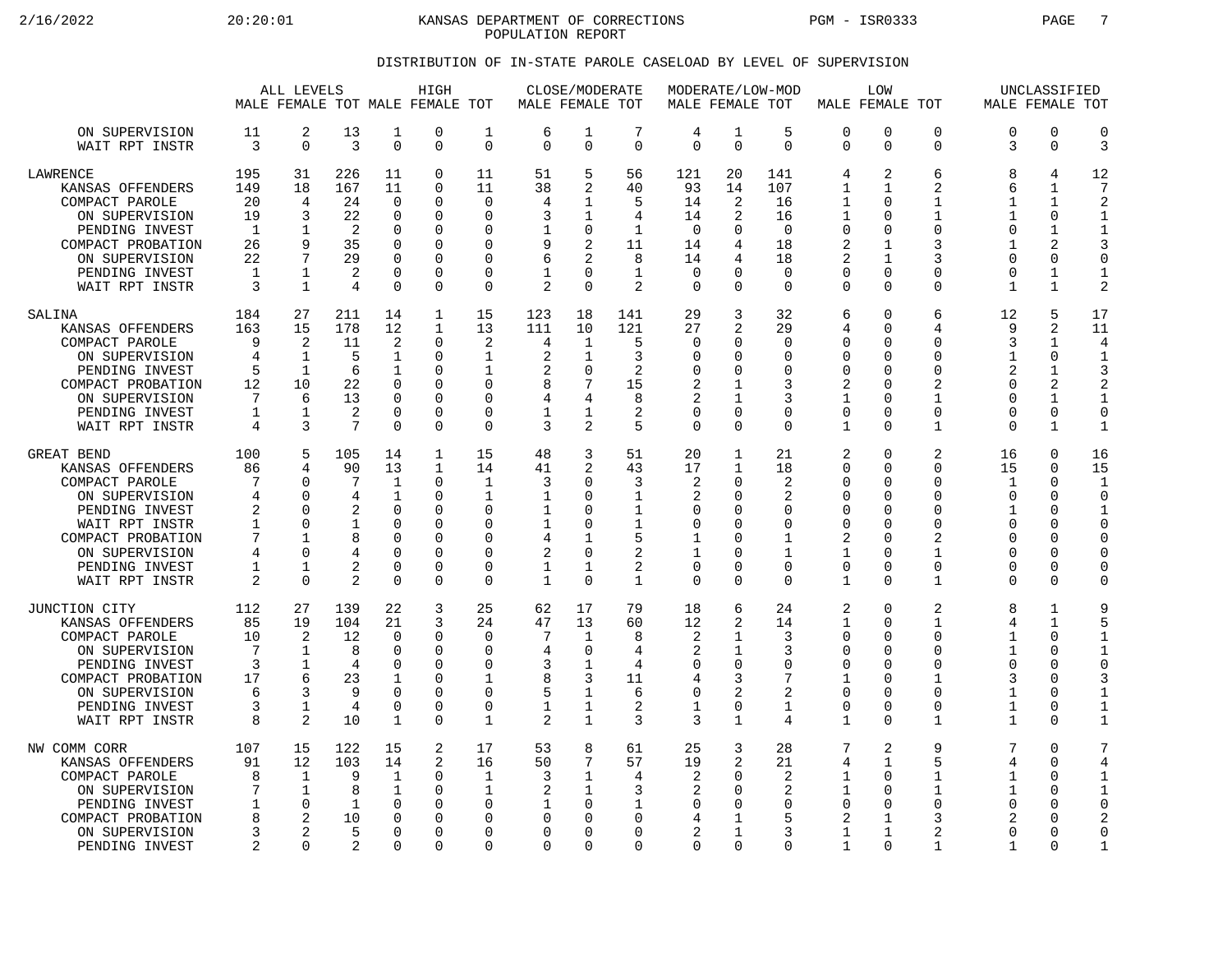2/16/2022 20:20:01 KANSAS DEPARTMENT OF CORRECTIONS PGM - ISR0333 PAGE 8 POPULATION REPORT

## DISTRIBUTION OF IN-STATE PAROLE CASELOAD BY LEVEL OF SUPERVISION

|                                                                                                                                                                                                | ALL LEVELS<br>MALE FEMALE TOT MALE FEMALE TOT                     |                                                                                                         |                                                            | HIGH                                                                             |                                                                                     | MALE FEMALE TOT                                                       | CLOSE/MODERATE                                                 |                                                                   | MODERATE/LOW-MOD<br>MALE FEMALE TOT                          |                                                                                  |                                                      |                                                                                   | LOW<br>MALE FEMALE TOT                                                                                 |                                                                              | MALE FEMALE TOT                                                                                              | UNCLASSIFIED                                                        |                                                                                                                |                                                                                                              |
|------------------------------------------------------------------------------------------------------------------------------------------------------------------------------------------------|-------------------------------------------------------------------|---------------------------------------------------------------------------------------------------------|------------------------------------------------------------|----------------------------------------------------------------------------------|-------------------------------------------------------------------------------------|-----------------------------------------------------------------------|----------------------------------------------------------------|-------------------------------------------------------------------|--------------------------------------------------------------|----------------------------------------------------------------------------------|------------------------------------------------------|-----------------------------------------------------------------------------------|--------------------------------------------------------------------------------------------------------|------------------------------------------------------------------------------|--------------------------------------------------------------------------------------------------------------|---------------------------------------------------------------------|----------------------------------------------------------------------------------------------------------------|--------------------------------------------------------------------------------------------------------------|
| WAIT RPT INSTR                                                                                                                                                                                 | 3                                                                 | $\Omega$                                                                                                | 3                                                          | $\Omega$                                                                         | $\Omega$                                                                            | $\Omega$                                                              | $\Omega$                                                       | $\Omega$                                                          | $\Omega$                                                     | $\overline{2}$                                                                   | $\Omega$                                             | $\overline{2}$                                                                    | $\Omega$                                                                                               | $\Omega$                                                                     | $\Omega$                                                                                                     | 1                                                                   | $\Omega$                                                                                                       | $\mathbf{1}$                                                                                                 |
| UNASSIGNED - NORTH                                                                                                                                                                             | 11                                                                | $\mathbf 0$                                                                                             | 11                                                         | 0                                                                                | $\Omega$                                                                            | $\mathbf 0$                                                           | $\mathbf{1}$                                                   | $\mathbf 0$                                                       | $\mathbf{1}$                                                 | $\mathbf 0$                                                                      | $\mathbf 0$                                          | 0                                                                                 | $\Omega$                                                                                               | 0                                                                            | $\mathbf 0$                                                                                                  | 10                                                                  | $\Omega$                                                                                                       | 10                                                                                                           |
| KANSAS OFFENDERS                                                                                                                                                                               | 11                                                                | $\Omega$                                                                                                | 11                                                         | $\Omega$                                                                         | $\Omega$                                                                            | $\Omega$                                                              | $\mathbf{1}$                                                   | $\Omega$                                                          | $\mathbf{1}$                                                 | $\Omega$                                                                         | $\Omega$                                             | $\Omega$                                                                          | $\Omega$                                                                                               | $\Omega$                                                                     | $\Omega$                                                                                                     | 10                                                                  | $\Omega$                                                                                                       | 10                                                                                                           |
| SOUTHERN REGION TOTAL<br>WICHITA TOTAL<br>SEX OFFENDER UNIT<br>KANSAS OFFENDERS<br>COMPACT PAROLE<br>ON SUPERVISION<br>PENDING INVEST<br>COMPACT PROBATION<br>ON SUPERVISION<br>WAIT RPT INSTR | 2141<br>1568<br>88<br>72<br>7<br>4<br>3<br>9<br>8<br>$\mathbf{1}$ | 305<br>203<br>32<br>29<br>1<br>$\mathbf{1}$<br>$\Omega$<br>$\overline{2}$<br>$\mathfrak{D}$<br>$\Omega$ | 2446<br>1771<br>120<br>101<br>8<br>5<br>3<br>11<br>10<br>1 | 216<br>169<br>10<br>10<br>$\Omega$<br>$\Omega$<br>$\Omega$<br>$\Omega$<br>O<br>0 | 35<br>24<br>9<br>9<br>$\Omega$<br>$\Omega$<br>∩<br>$\Omega$<br>$\Omega$<br>$\Omega$ | 251<br>193<br>19<br>19<br>0<br>$\Omega$<br>O<br>0<br>0<br>$\mathbf 0$ | 971<br>703<br>53<br>43<br>4<br>2<br>2<br>6<br>6<br>$\mathbf 0$ | 124<br>80<br>18<br>15<br>1<br>1<br>$\Omega$<br>2<br>2<br>$\Omega$ | 1095<br>783<br>71<br>58<br>5<br>3<br>2<br>8<br>8<br>$\Omega$ | 557<br>389<br>17<br>13<br>2<br>2<br>$\Omega$<br>2<br>$\mathbf{1}$<br>$\mathbf 1$ | 76<br>45<br>3<br>3<br>O<br>U<br>$\Omega$<br>$\Omega$ | 633<br>434<br>20<br>16<br>2<br>2<br>$\Omega$<br>2<br>$\mathbf{1}$<br>$\mathbf{1}$ | 262<br>226<br>$\mathbf{1}$<br>1<br>0<br>$\mathbf 0$<br>$\Omega$<br>$\mathbf 0$<br>$\Omega$<br>$\Omega$ | 44<br>38<br>1<br>1<br>$\Omega$<br>$\Omega$<br>U<br>0<br>$\Omega$<br>$\Omega$ | 306<br>264<br>2<br>$\overline{2}$<br>$\Omega$<br>$\Omega$<br>$\Omega$<br>$\mathbf 0$<br>$\Omega$<br>$\Omega$ | 135<br>81<br>7<br>5<br>1<br>0<br>$\mathbf{1}$<br>1<br>1<br>$\Omega$ | 26<br>16<br>$\mathbf{1}$<br>$\mathbf{1}$<br>$\Omega$<br>$\Omega$<br>$\cap$<br>$\Omega$<br>$\Omega$<br>$\Omega$ | 161<br>97<br>8<br>6<br>$\mathbf{1}$<br>$\Omega$<br>$\mathbf 1$<br>$\mathbf 1$<br>$\mathbf{1}$<br>$\mathbf 0$ |
| <b>OTHER</b>                                                                                                                                                                                   | 1480                                                              | 171                                                                                                     | 1651                                                       | 159                                                                              | 15                                                                                  | 174                                                                   | 650                                                            | 62                                                                | 712                                                          | 372                                                                              | 42                                                   | 414                                                                               | 225                                                                                                    | 37                                                                           | 262                                                                                                          | 74                                                                  | 15                                                                                                             | 89                                                                                                           |
| KANSAS OFFENDERS                                                                                                                                                                               | 1271                                                              | 105                                                                                                     | 1376                                                       | 156                                                                              | 12                                                                                  | 168                                                                   | 592                                                            | 49                                                                | 641                                                          | 344                                                                              | 30                                                   | 374                                                                               | 127                                                                                                    | 7                                                                            | 134                                                                                                          | 52                                                                  | 7                                                                                                              | 59                                                                                                           |
| COMPACT PAROLE                                                                                                                                                                                 | 70                                                                | 15                                                                                                      | 85                                                         | $\overline{2}$                                                                   | $\mathbf{1}$                                                                        | 3                                                                     | 26                                                             | 3                                                                 | 29                                                           | 8                                                                                | 4                                                    | 12                                                                                | 26                                                                                                     | 4                                                                            | 30                                                                                                           | 8                                                                   | 3                                                                                                              | 11                                                                                                           |
| ON SUPERVISION                                                                                                                                                                                 | 64                                                                | 10                                                                                                      | 74                                                         | 2                                                                                | 1                                                                                   | 3                                                                     | 25                                                             | 1                                                                 | 26                                                           | 8                                                                                | 4                                                    | 12                                                                                | 25                                                                                                     | 4                                                                            | 29                                                                                                           | 4                                                                   | $\Omega$                                                                                                       | 4                                                                                                            |
| PENDING INVEST                                                                                                                                                                                 | 5                                                                 | 4                                                                                                       | 9                                                          | $\Omega$                                                                         | $\Omega$                                                                            | 0                                                                     | $\mathbf 1$                                                    | $\mathbf{1}$                                                      | 2                                                            | $\mathbf 0$                                                                      | $\Omega$                                             | $\Omega$                                                                          | $\mathbf 0$                                                                                            | 0                                                                            | $\mathbf 0$                                                                                                  | 4                                                                   | 3                                                                                                              | 7                                                                                                            |
| WAIT RPT INSTR                                                                                                                                                                                 | $\mathbf{1}$                                                      | $\mathbf{1}$                                                                                            | 2                                                          | $\Omega$                                                                         | $\Omega$                                                                            | 0                                                                     | $\Omega$                                                       | $\mathbf{1}$                                                      | $\mathbf{1}$                                                 | $\Omega$                                                                         | $\Omega$                                             | $\Omega$                                                                          | $\mathbf{1}$                                                                                           | $\Omega$                                                                     | $\mathbf{1}$                                                                                                 | $\Omega$                                                            | $\Omega$                                                                                                       | $\Omega$                                                                                                     |
| COMPACT PROBATION                                                                                                                                                                              | 139                                                               | 51                                                                                                      | 190                                                        | 1                                                                                | $\overline{c}$                                                                      | 3                                                                     | 32                                                             | 10                                                                | 42                                                           | 20                                                                               | 8                                                    | 28                                                                                | 72                                                                                                     | 26                                                                           | 98                                                                                                           | 14                                                                  | 5                                                                                                              | 19                                                                                                           |
| ON SUPERVISION                                                                                                                                                                                 | 120                                                               | 36                                                                                                      | 156                                                        | $\mathbf{1}$                                                                     | $\mathfrak{D}$                                                                      | 3                                                                     | 31                                                             | 7                                                                 | 38                                                           | 18                                                                               | 4                                                    | 22                                                                                | 63                                                                                                     | 21                                                                           | 84                                                                                                           | 7                                                                   | 2                                                                                                              | 9                                                                                                            |
| PENDING INVEST                                                                                                                                                                                 | 7                                                                 | 5                                                                                                       | 12                                                         | $\Omega$                                                                         | $\Omega$                                                                            | 0                                                                     | $\mathbf 0$                                                    | 2                                                                 | 2                                                            | $\mathbf 0$                                                                      | 1                                                    | $\mathbf{1}$                                                                      | $\mathbf{1}$                                                                                           | 1                                                                            | 2                                                                                                            | 6                                                                   | 1                                                                                                              | $\overline{7}$                                                                                               |
| WAIT RPT INSTR                                                                                                                                                                                 | 12                                                                | 10                                                                                                      | 22                                                         | $\Omega$                                                                         | $\Omega$                                                                            | 0                                                                     | 1                                                              | $\mathbf{1}$                                                      | 2                                                            | 2                                                                                | 3                                                    | 5                                                                                 | 8                                                                                                      | 4                                                                            | 12                                                                                                           | $\mathbf{1}$                                                        | 2                                                                                                              | 3                                                                                                            |
| HUTCHINSON TOTAL                                                                                                                                                                               | 104                                                               | 12                                                                                                      | 116                                                        | 9                                                                                | 1                                                                                   | 10                                                                    | 68                                                             | 9                                                                 | 77                                                           | 13                                                                               | 2                                                    | 15                                                                                | 7                                                                                                      | $\Omega$                                                                     | 7                                                                                                            | 7                                                                   | $\cap$                                                                                                         | 7                                                                                                            |
| <b>OTHER</b>                                                                                                                                                                                   | 104                                                               | 12                                                                                                      | 116                                                        | 9                                                                                | $\mathbf{1}$                                                                        | 10                                                                    | 68                                                             | 9                                                                 | 77                                                           | 13                                                                               | 2                                                    | 15                                                                                | 7                                                                                                      | 0                                                                            | 7                                                                                                            | 7                                                                   | $\Omega$                                                                                                       | 7                                                                                                            |
| KANSAS OFFENDERS                                                                                                                                                                               | 84                                                                | 11                                                                                                      | 95                                                         | 9                                                                                | $\mathbf{1}$                                                                        | 10                                                                    | 57                                                             | 8                                                                 | 65                                                           | 10                                                                               | 2                                                    | 12                                                                                | 5                                                                                                      | $\Omega$                                                                     | 5                                                                                                            | ζ                                                                   | $\Omega$                                                                                                       | 3                                                                                                            |
| COMPACT PAROLE                                                                                                                                                                                 | 6                                                                 | $\mathbf 1$                                                                                             | 7                                                          | U                                                                                | $\Omega$                                                                            | $\mathbf 0$                                                           | 0                                                              | 1                                                                 | $\mathbf{1}$                                                 | 3                                                                                | $\Omega$                                             | 3                                                                                 | $\Omega$                                                                                               | 0                                                                            | $\Omega$                                                                                                     | 3                                                                   | $\Omega$                                                                                                       | 3                                                                                                            |
| ON SUPERVISION                                                                                                                                                                                 | 4                                                                 | $\Omega$                                                                                                | 4                                                          | U                                                                                | $\Omega$                                                                            | $\Omega$                                                              | 0                                                              | $\Omega$                                                          | $\Omega$                                                     | 3                                                                                | O                                                    | 3                                                                                 | 0                                                                                                      | $\Omega$                                                                     | 0                                                                                                            | $\mathbf{1}$                                                        | $\Omega$                                                                                                       | $\mathbf 1$                                                                                                  |
| PENDING INVEST                                                                                                                                                                                 | 2                                                                 | $\mathbf 1$                                                                                             | 3                                                          | U                                                                                | $\Omega$                                                                            | 0                                                                     | 0                                                              | $\mathbf{1}$                                                      | $\mathbf{1}$                                                 | $\mathbf 0$                                                                      | $\Omega$                                             | $\Omega$                                                                          | $\mathbf 0$                                                                                            | O                                                                            | $\mathbf 0$                                                                                                  | 2                                                                   | $\Omega$                                                                                                       | $\overline{a}$                                                                                               |
| COMPACT PROBATION                                                                                                                                                                              | 14                                                                | U                                                                                                       | 14                                                         | O                                                                                | $\Omega$                                                                            | O                                                                     | 11                                                             | $\Omega$                                                          | 11                                                           | $\Omega$                                                                         | U                                                    | $\Omega$                                                                          | 2                                                                                                      | O                                                                            | 2                                                                                                            | 1                                                                   | $\Omega$                                                                                                       | $\mathbf{1}$                                                                                                 |
| ON SUPERVISION                                                                                                                                                                                 | 8                                                                 | $\Omega$                                                                                                | 8                                                          | $\Omega$                                                                         | $\Omega$                                                                            | 0                                                                     | 7                                                              | $\Omega$                                                          | 7                                                            | $\mathbf 0$                                                                      | U                                                    | $\Omega$                                                                          | $\mathbf{1}$                                                                                           | $\Omega$                                                                     | $\mathbf{1}$                                                                                                 | $\Omega$                                                            | $\Omega$                                                                                                       | $\Omega$                                                                                                     |
| PENDING INVEST                                                                                                                                                                                 | 2                                                                 | $\Omega$                                                                                                | 2                                                          | $\Omega$                                                                         | $\Omega$                                                                            | 0                                                                     | 1                                                              | 0                                                                 | 1                                                            | 0                                                                                | $\Omega$                                             | $\Omega$                                                                          | 0                                                                                                      | 0                                                                            | $\mathbf 0$                                                                                                  | 1                                                                   | $\Omega$                                                                                                       | $\mathbf 1$                                                                                                  |
| WAIT RPT INSTR                                                                                                                                                                                 | 4                                                                 | $\mathbf 0$                                                                                             | 4                                                          | $\Omega$                                                                         | $\Omega$                                                                            | 0                                                                     | 3                                                              | $\Omega$                                                          | 3                                                            | $\mathbf 0$                                                                      | $\Omega$                                             | $\Omega$                                                                          | $\mathbf{1}$                                                                                           | $\Omega$                                                                     | $\mathbf{1}$                                                                                                 | 0                                                                   | $\Omega$                                                                                                       | $\Omega$                                                                                                     |
| GARDEN CITY                                                                                                                                                                                    | 155                                                               | 33                                                                                                      | 188                                                        | 5                                                                                | 1                                                                                   | 6                                                                     | 40                                                             | 10                                                                | 50                                                           | 102                                                                              | 21                                                   | 123                                                                               | 2                                                                                                      | 0                                                                            | 2                                                                                                            | 6                                                                   | $\mathbf{1}$                                                                                                   | 7                                                                                                            |
| KANSAS OFFENDERS                                                                                                                                                                               | 69                                                                | 13                                                                                                      | 82                                                         | 4                                                                                | $\mathbf{1}$                                                                        | 5                                                                     | 32                                                             | 8                                                                 | 40                                                           | 31                                                                               | $\overline{4}$                                       | 35                                                                                | $\mathbf{1}$                                                                                           | $\Omega$                                                                     | $\mathbf{1}$                                                                                                 | 1                                                                   | $\Omega$                                                                                                       | $\mathbf{1}$                                                                                                 |
| COMPACT PAROLE                                                                                                                                                                                 | 33                                                                | 6                                                                                                       | 39                                                         | 1                                                                                | ∩                                                                                   | 1                                                                     | 4                                                              | 1                                                                 | 5                                                            | 26                                                                               | 5                                                    | 31                                                                                | $\mathbf{1}$                                                                                           | U                                                                            | $\mathbf{1}$                                                                                                 | 1                                                                   | $\Omega$                                                                                                       | $\mathbf{1}$                                                                                                 |
| ON SUPERVISION                                                                                                                                                                                 | 30                                                                | 5                                                                                                       | 35                                                         | 1                                                                                | $\Omega$                                                                            | 1                                                                     | 2                                                              | 0                                                                 | 2                                                            | 26                                                                               | 5                                                    | 31                                                                                | $\mathbf{1}$                                                                                           | 0                                                                            | 1                                                                                                            | 0                                                                   | $\Omega$                                                                                                       | $\Omega$                                                                                                     |
| PENDING INVEST                                                                                                                                                                                 | $\overline{3}$                                                    | $\mathbf 1$                                                                                             | 4                                                          | U                                                                                | $\Omega$                                                                            | 0                                                                     | $\overline{2}$                                                 | $\mathbf{1}$                                                      | 3                                                            | $\Omega$                                                                         | $\Omega$                                             | $\Omega$                                                                          | $\mathbf 0$                                                                                            | $\Omega$                                                                     | $\mathbf 0$                                                                                                  | 1                                                                   | $\mathbf 0$                                                                                                    | $\mathbf{1}$                                                                                                 |
| COMPACT PROBATION                                                                                                                                                                              | 53                                                                | 14                                                                                                      | 67                                                         | $\Omega$                                                                         | ∩                                                                                   | O                                                                     | 4                                                              | 1                                                                 | 5                                                            | 45                                                                               | 12                                                   | 57                                                                                | $\Omega$                                                                                               | O                                                                            | $\Omega$                                                                                                     | 4                                                                   | 1                                                                                                              | 5                                                                                                            |
| ON SUPERVISION                                                                                                                                                                                 | 49                                                                | 13                                                                                                      | 62                                                         | 0                                                                                | $\Omega$                                                                            | 0                                                                     | 4                                                              | 1                                                                 | 5                                                            | 45                                                                               | 12                                                   | 57                                                                                | $\Omega$                                                                                               | 0                                                                            | $\mathbf 0$                                                                                                  | U                                                                   | $\Omega$                                                                                                       | $\circ$                                                                                                      |
| PENDING INVEST                                                                                                                                                                                 | 2                                                                 | $\Omega$                                                                                                | 2                                                          | U                                                                                | $\Omega$                                                                            | $\Omega$                                                              | 0                                                              | $\Omega$                                                          | $\mathbf 0$                                                  | 0                                                                                | $\Omega$                                             | $\Omega$                                                                          | $\Omega$                                                                                               | $\Omega$                                                                     | $\Omega$                                                                                                     | 2                                                                   | $\Omega$                                                                                                       | $\overline{2}$                                                                                               |
| WAIT RPT INSTR                                                                                                                                                                                 | 2                                                                 | $\mathbf{1}$                                                                                            | 3                                                          | $\Omega$                                                                         | $\Omega$                                                                            | 0                                                                     | $\mathbf 0$                                                    | $\Omega$                                                          | $\Omega$                                                     | $\mathbf 0$                                                                      | $\Omega$                                             | $\Omega$                                                                          | $\Omega$                                                                                               | $\Omega$                                                                     | $\cap$                                                                                                       | 2                                                                   | $\mathbf{1}$                                                                                                   | 3                                                                                                            |
| DODGE CITY                                                                                                                                                                                     | 32                                                                | 3                                                                                                       | 35                                                         | 6                                                                                | 1                                                                                   | 7                                                                     | 16                                                             | 1                                                                 | 17                                                           | 6                                                                                | $\Omega$                                             | 6                                                                                 | 4                                                                                                      | 1                                                                            | 5                                                                                                            | 0                                                                   | $\Omega$                                                                                                       | $\circ$                                                                                                      |
| KANSAS OFFENDERS                                                                                                                                                                               | 27                                                                | 3                                                                                                       | 30                                                         | 6                                                                                | 1                                                                                   | 7                                                                     | 13                                                             | 1                                                                 | 14                                                           | 6                                                                                | U                                                    | 6                                                                                 | $\overline{2}$                                                                                         | 1                                                                            | 3                                                                                                            | $\Omega$                                                            | $\Omega$                                                                                                       | $\Omega$                                                                                                     |
| COMPACT PAROLE                                                                                                                                                                                 | 1                                                                 | $\Omega$                                                                                                | $\mathbf{1}$                                               | $\Omega$                                                                         | $\Omega$                                                                            | 0                                                                     | 1                                                              | $\mathbf 0$                                                       | $\mathbf{1}$                                                 | $\Omega$                                                                         | $\Omega$                                             | $\Omega$                                                                          | $\mathbf 0$                                                                                            | 0                                                                            | $\mathbf 0$                                                                                                  | $\Omega$                                                            | $\Omega$                                                                                                       | $\Omega$                                                                                                     |
| ON SUPERVISION                                                                                                                                                                                 | $\mathbf 1$                                                       | $\Omega$                                                                                                | 1                                                          | 0                                                                                | $\Omega$                                                                            | 0                                                                     | $\mathbf 1$                                                    | $\Omega$                                                          | $\mathbf{1}$                                                 | $\Omega$                                                                         | $\Omega$                                             | $\Omega$                                                                          | $\Omega$                                                                                               | $\Omega$                                                                     | $\Omega$                                                                                                     | 0                                                                   | $\Omega$                                                                                                       | $\Omega$                                                                                                     |